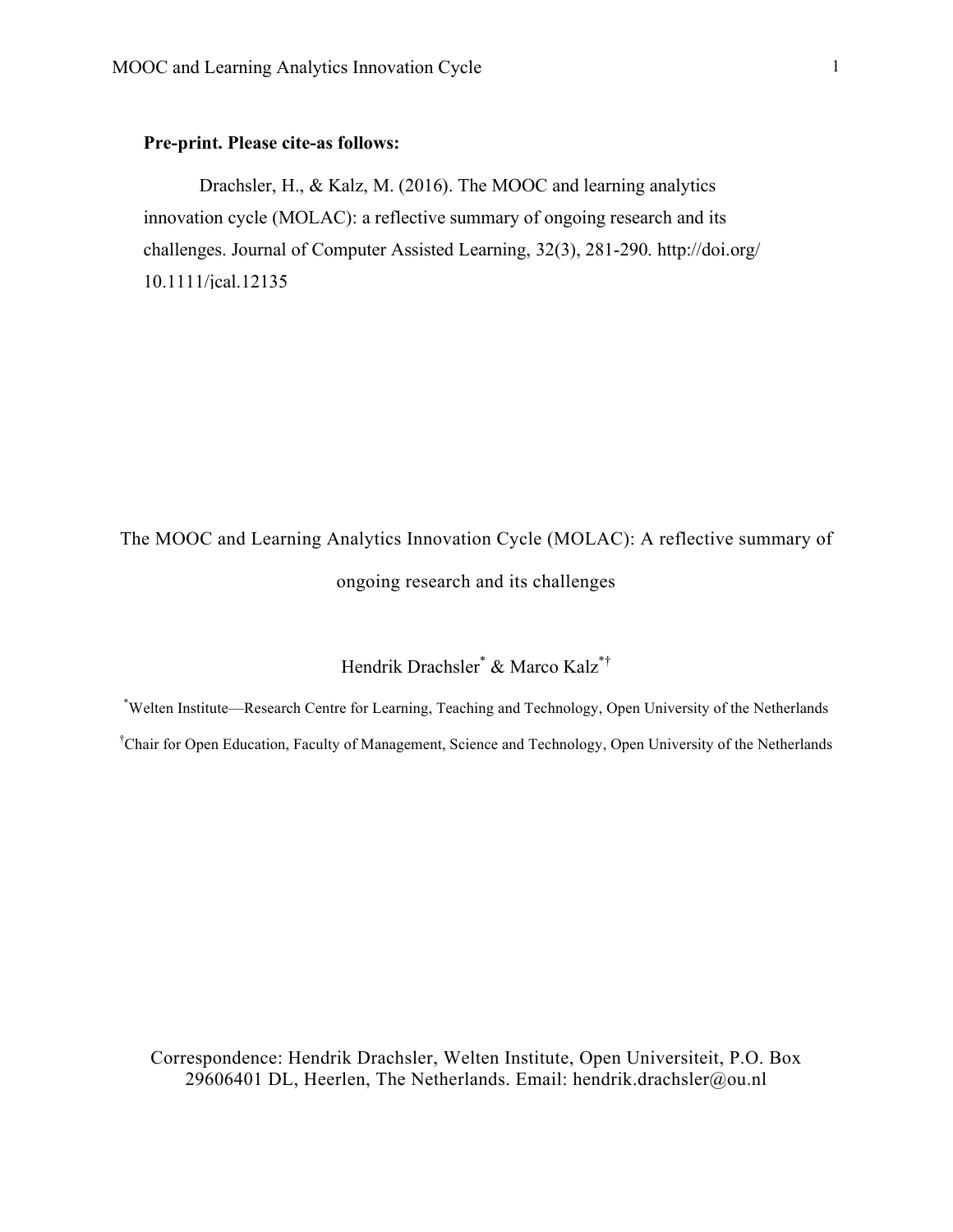#### **Introduction**

The discussion about massive open online courses (MOOCs) and their role and impact is still intense and it is remarkable how much dispute is still ongoing about very basic questions.

The word *massive* refers to the large number of students who are simultaneously enrolled, from hundreds to thousands of participants. Massiveness is a challenge because of what David Wiley has called the teacher bandwidth problem (Wiley & Edwards, 2002), which is especially an issue in MOOCs if teaching is understood as more than lecturing. The common MOOC format (video, text, and forum discussions) is a scalable approach to communicate information, but for active knowledge building other support and feedback options are needed. Traditionally, teachers can only support a limited number of students with individual feedback. This problem has been solved by bringing relatively inexpensive teaching assistants into courses, but with enrolments in the hundreds of thousands there is no possibility to provide sufficient numbers of supporting staff simply due to limited resources and budget. Thus, in traditional education the handling costs per student increase when numbers of students that register increase as well. The Internet has proven to enable the opposite by significantly decreasing costs or change traditional businesses. As explained by Chris Anderson (2004), the Internet made it possible to offer much more products in cheaper ways like in the 'Amazon' example that revolutionised the traditional 'Wal-Mart' business model. Many felt that this same revolution could be replicated in education, erroneously assuming that education is little more than distributing products (Friedman, 2013).

MOOCs established the research field of *Open Online* education, they are in any case open in the sense of access (everybody with an internet connection can enrol) and in the sense of costs (no payment for access). Due to their digital distribution they are also open in terms of location and sometimes also in time. Most MOOCs are also open in the sense of formal entrance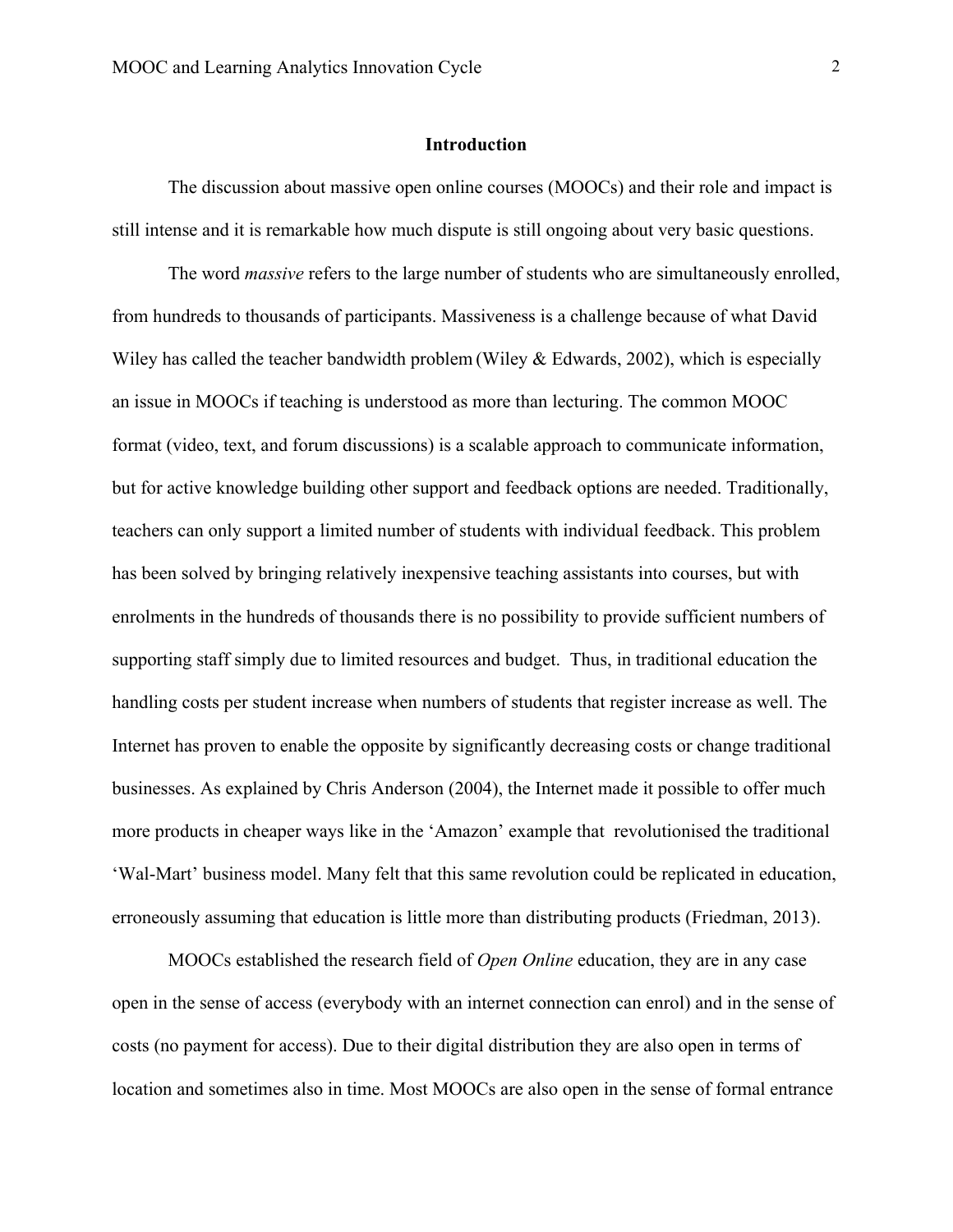requirement; some are also openly sharing the course material as open educational resource. Therefore, they substantially take away many of the barriers that hinder learners from being involved in lifelong learning activities (Eurostat, 2012; Kalz, 2015) and are in that sense *open*. They MOOCs have quite some similarities with online courses offered by the Open Universities in the world.

And finally, MOOCs are *courses* and not just published resources. A course differs from open educational resources in the sense that there is an underlying teaching concept in a digital environment based on a coherent topic divided into subtopics and implemented based on a pedagogical theory or an instructional design approach.

While the question about the educational quality of current MOOC implementations is not answered yet (Kalz & Specht, 2013), MOOCs already have a direct impact on the potential for educational research. The massive number of participants offers a new playground for largescale research interventions and also introduces new research questions and methods into the domain of technology-enhanced learning.

At the same time, there is an emerging market attracting venture capital, start-up companies and several platform providers. These platform providers claim to have reinvented distance education and they have if one considers the large number of participants MOOCs attract. But a large part of the public discussion about the impact of MOOCs is ill-defined and does not build on the large body of knowledge from the domain of distance education and technology-enhanced learning.

A good example of such an ill-defined problem is the discussion about the high numbers of dropouts in MOOCs. On the one hand, the dropout problem is something open universities have been dealing with since their beginnings in the 1960s. The contextual factors leading to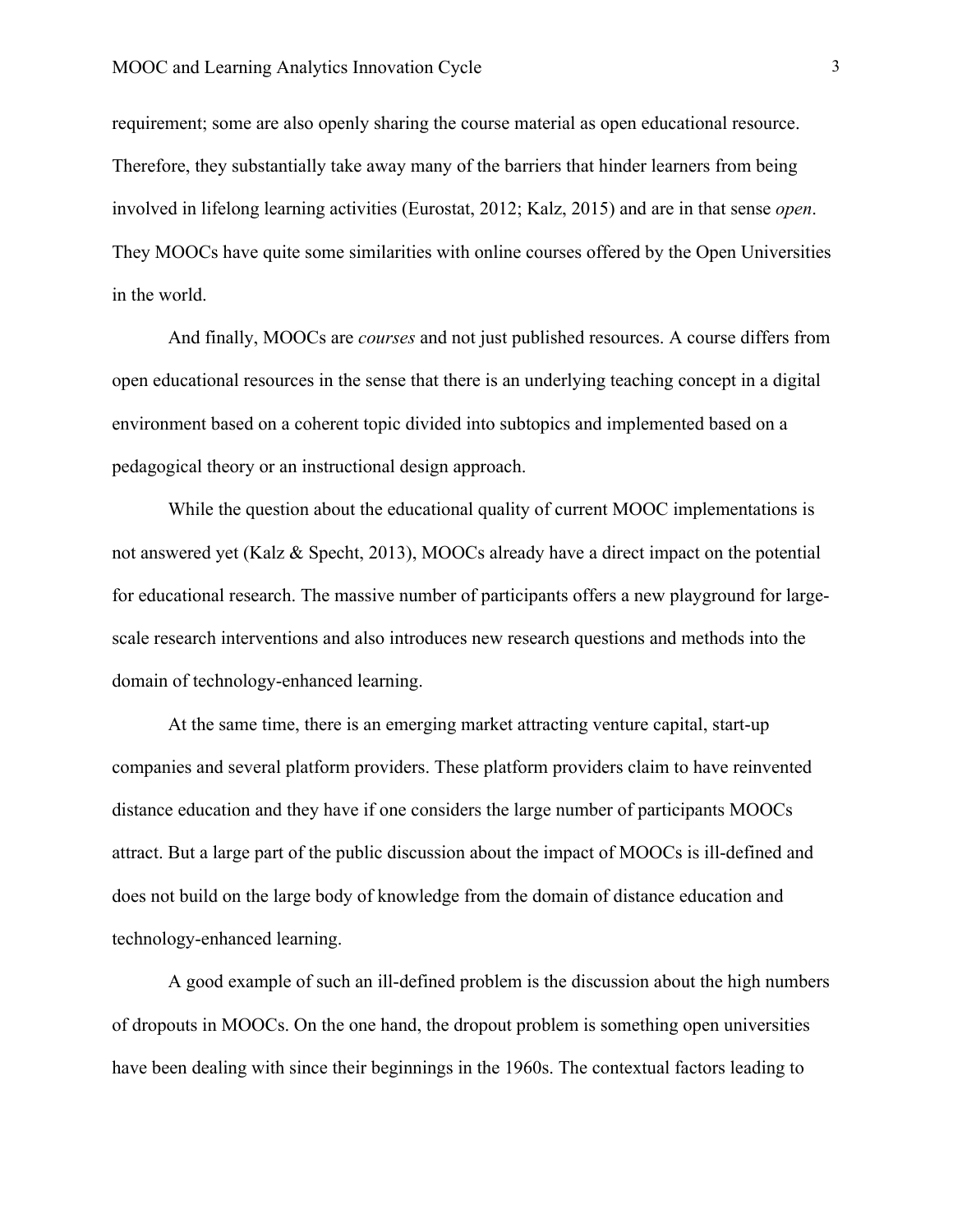dropout of learners are comparable, although the diversity of participants in the MOOC context is even higher. Learners in open education can vary a lot in terms of motivation and intention to enrol in a MOOC. In this sense, we cannot transfer the concept of dropout from formal (higher) education to the non-formal MOOC context. Often, participants who do not participate in all learning activities or who do not earn a certificate are regarded as students who have dropped out. We have proposed instead to define dropout in the MOOC context as the gap between initial intentions before the MOOC and realised intentions after the MOOC (Kalz et al., in press; Reich, 2014). Therefore we see the critique about dropout in MOOCs as ungrounded and underresearched.

MOOCs come in a wide variety of kinds and they differ in terms of underlying instructional design, support structures, tutoring approach and student assignments. To date, it has not been analysed systematically, which approaches are more suited for the teacher bandwidth problem than others.

So far online fora have been used to solve this issue. They act as the MOOC's social learning space and as the place to go and seek support from peers and offer support to peers. But fora easily become overwhelming, particularly if a single forum serves thousands of students. Although fora organise discussions in threads, they may become so numerous and make it difficult to separate relevant content from less relevant. This is particularly true if the forum also acts as the store of relevant content snippets. A recent study by Clow (2013) introduces the notion of a "funnel of participation" in MOOCs. The author presents data from several MOOCs that help to explain the high dropout rates for MOOCs. To put it differently, the hard work of organising the content and structuring the discussions that the professor and the teaching assistants do in offline learning environments is offloaded to the students themselves in a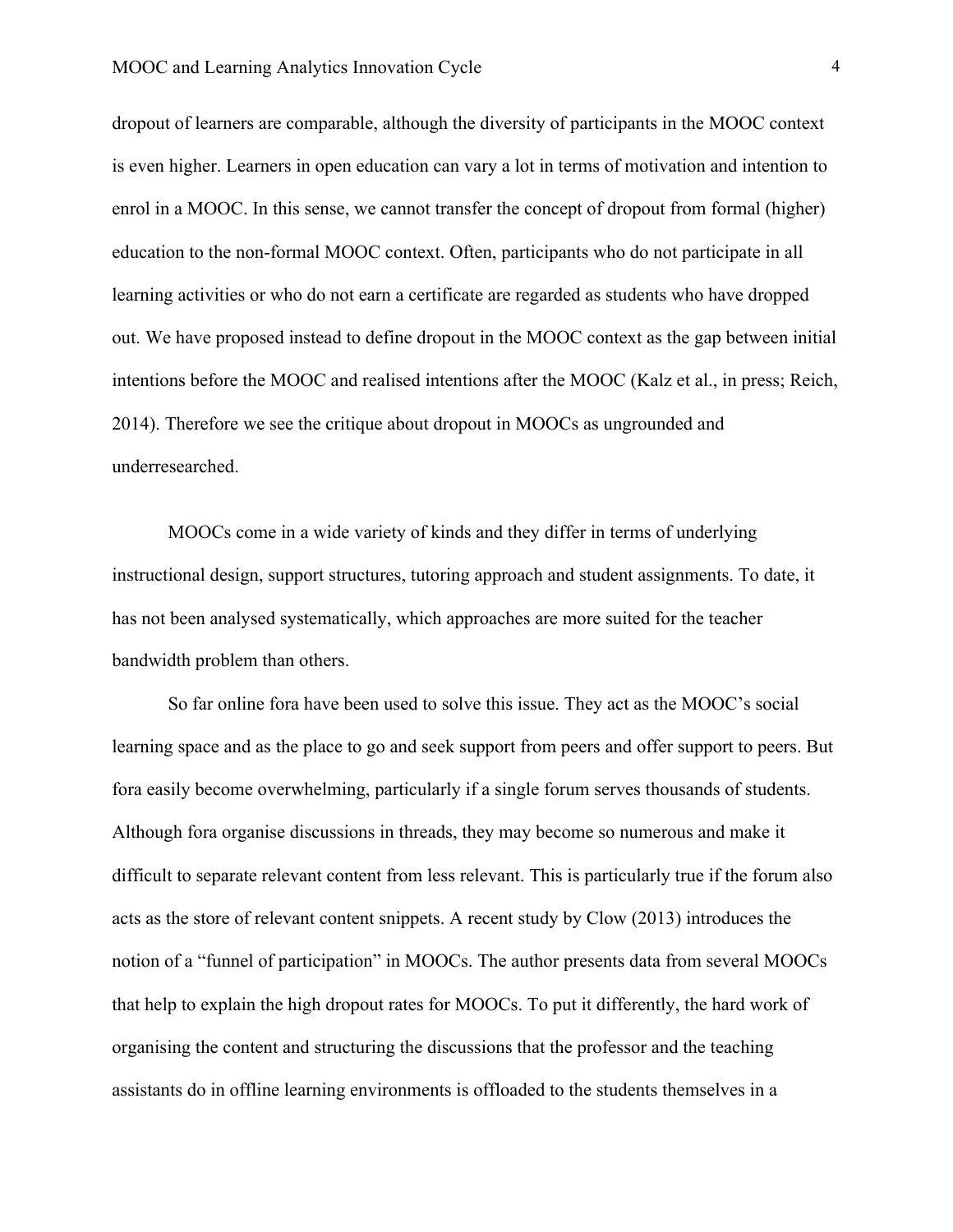MOOC. But in fora the sheer cognitive load of managing content and emerging discussions rapidly gets overwhelming and negatively affects the learning itself. What is needed are smart support tools to limit the number of discussants for the tutor and better match the questions to the potential answers. The massive number of participants calls for support services that are scalable without increasing the workload of tutors and lecturers. Those are not new research subjects, there has been quite a lot of research and developments conducted prior to the appearance of MOOCs that already address the problem of overwhelming information flows, personalise information, and smart ways to tailor information to specific groups (Manouselis, Drachsler, Verbert, Duval, 2012). Within Technology-Enhanced learning those issues have been addressed by the research communities Adaptive Hypermedia (Brusilovsky, 2007) and Learning Networks (Koper & Tattersall, 2004). Especially in the context of learning networks, a number of dedicated support and feedback services have been developed that dealt with exactly the same problems that MOOCs face these times. Examples of such services are tools that help learners to gauge their learning needs on the basis of their prior knowledge (Kalz, Van Bruggen, Rusman, Giesbers, & Koper, 2007), recommender systems that support students to discover content and learning activities (Drachsler, Hummel & Koper, 2009), or matching services that suggest 'peer learners' who are most likely to be able to be of assistance to a learner with a certain need (Van Rosmalen, Sloep, Brouns, Kester, Kone, & Koper, 2006). However, these existing interventions are rarely applied in MOOCs although MOOCs can provide even richer data for these services due to their enormous numbers of students. New research combining Learning Analytics and MOOCs are emerging as recently demonstrated at the Learning Analytics and Knowledge conference 2015 (Vogelsang & Ruppertz, 2015).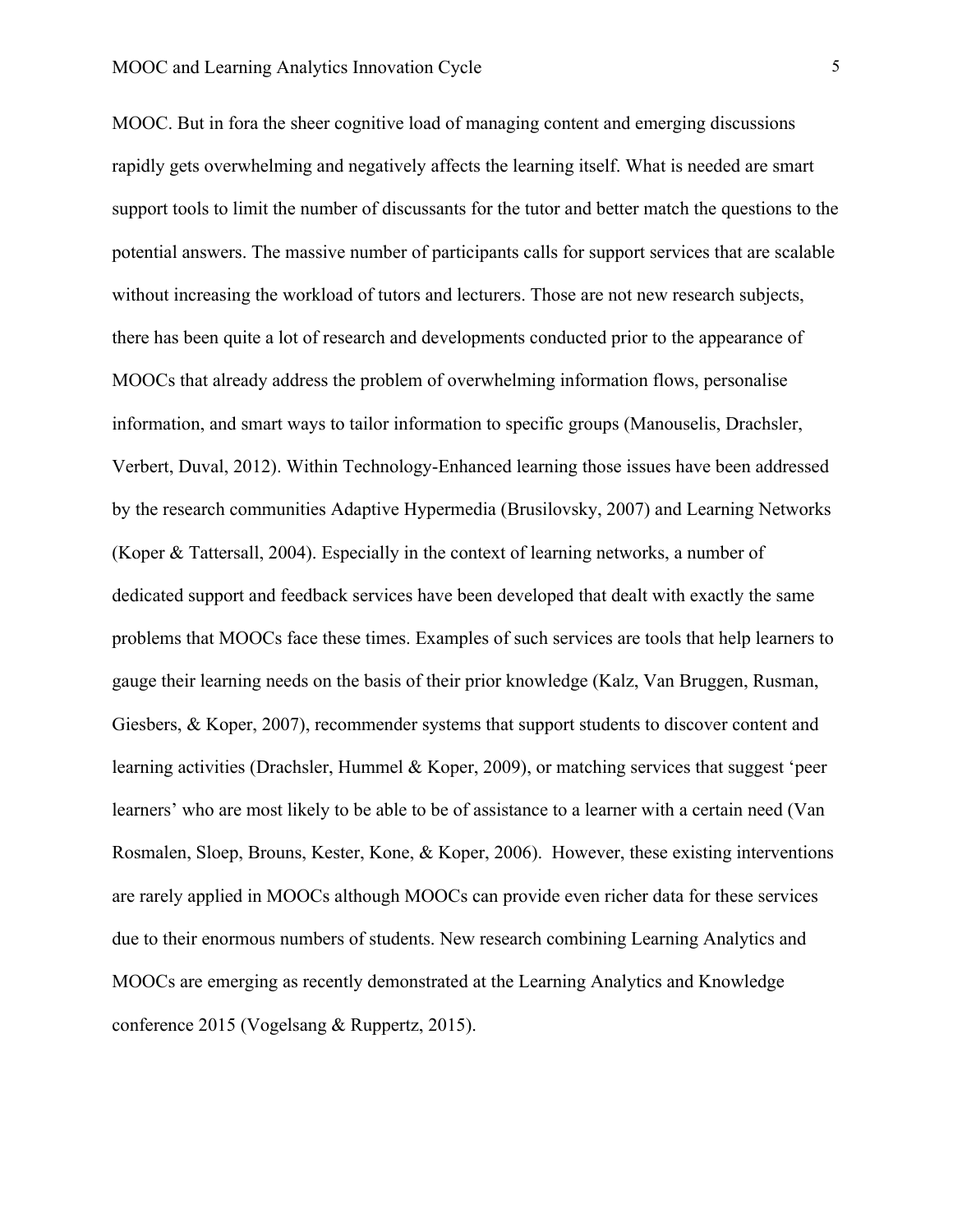#### **Learning Analytics in MOOCs**

The first generation of MOOC research has been mainly dealing with case studies or educational theory behind MOOCs. In the literature review by Liyanagunawardena, Adams, and Williams (2013) the authors stress that the plethora of data generated in the MOOC context is widely underexploited. In fact, the massive amount of student data that are generated provide an unprecedented chance to study student behaviour and provide even better and more personalised support services to the students. In addition to the study from 2013, Sunar, Abdullah, White, and Davis (2015) provided an overview about personalisation tools and how they are applied within MOOCs so far. They claim that there are very few articles about the personalisation of MOOCs with data driven tools. They found a few tools that are applied on the course level such as: personalised learning path, personalised assessment and feedback, personalised forum thread and recommendation service for related learning materials or learning tasks.

Learning analytics (Greller & Drachsler, 2012) is currently the term that is used for studies aimed at understanding and supporting the behaviour - especially the study behaviours of learners based on large datasets. Not long ago, gathering data was done using surveys or interviews with a selected representative number of students. The amount of data gathered was constrained by the cost, the time to collect them and worries about the scope and authenticity of the data. Learning in digital learning environments with very large numbers of participants has made data collection part and parcel of delivering educational content to the students. With the advent of learning analytics the mining of student data and their analysis no longer need to be limited to representative pilot studies, now the entire student population may be studied.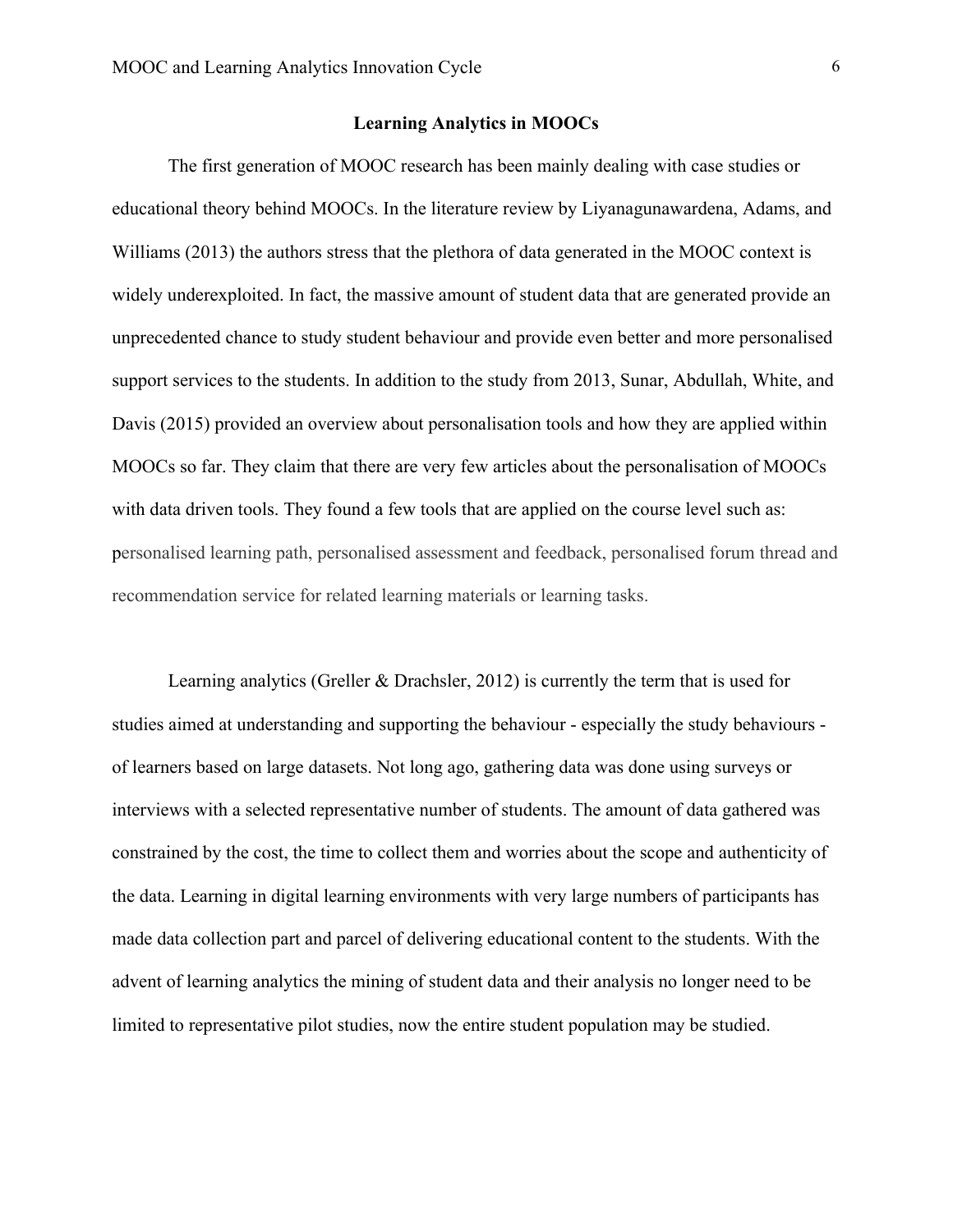In this sense, research on MOOCs and research on learning analytics is naturally closely intertwined: MOOCs create the huge amounts of data that can feed the various learning analytics technologies. Surprisingly, most MOOCs still adopt an old-fashioned, top-down teaching approach, ignoring the potential for facilitating awareness, self-regulation, and personalisation. Reich (2015) argues that first-generation MOOC research had few implications for the change of teaching and learning practices. He pleads for the exploitation of big data sets with the purpose to advance MOOC research in three directions: (a) From engagement studies to studies about learning, (b) From research about individual courses to comparative research across courses and providers, and (c) From post-hoc analyses to experimental research design that provides hard evidences for learning science.

Learning analytics can provide different levels of insights as demanded by Reich (2015) either it is provided to a single course level or on a collection of MOOCs. It can contribute to a second-generation of MOOC research that provides additional insights into effects of different learning designs and other educational interventions supported with a high numbers of participants. Buckingham Shum (2012) thus introduced the notion of micro, meso, and macro levels (see Figure 1) to distinguish the role that learning analytics can play on different clusters of MOOC data. The micro level mainly addresses the needs of teachers and students and aims at a single course, the meso level addresses a collection of MOOCs or structured within a curriculum and provides information for course managers, the macro level, takes a bird's-eye view on a directory of MOOCs and can provide insights for a whole community by monitoring learning behaviour in MOOCs even from different scientific disciplines. Depending on which level the learning analytics takes place different objectives and information are of relevance and can be monitored.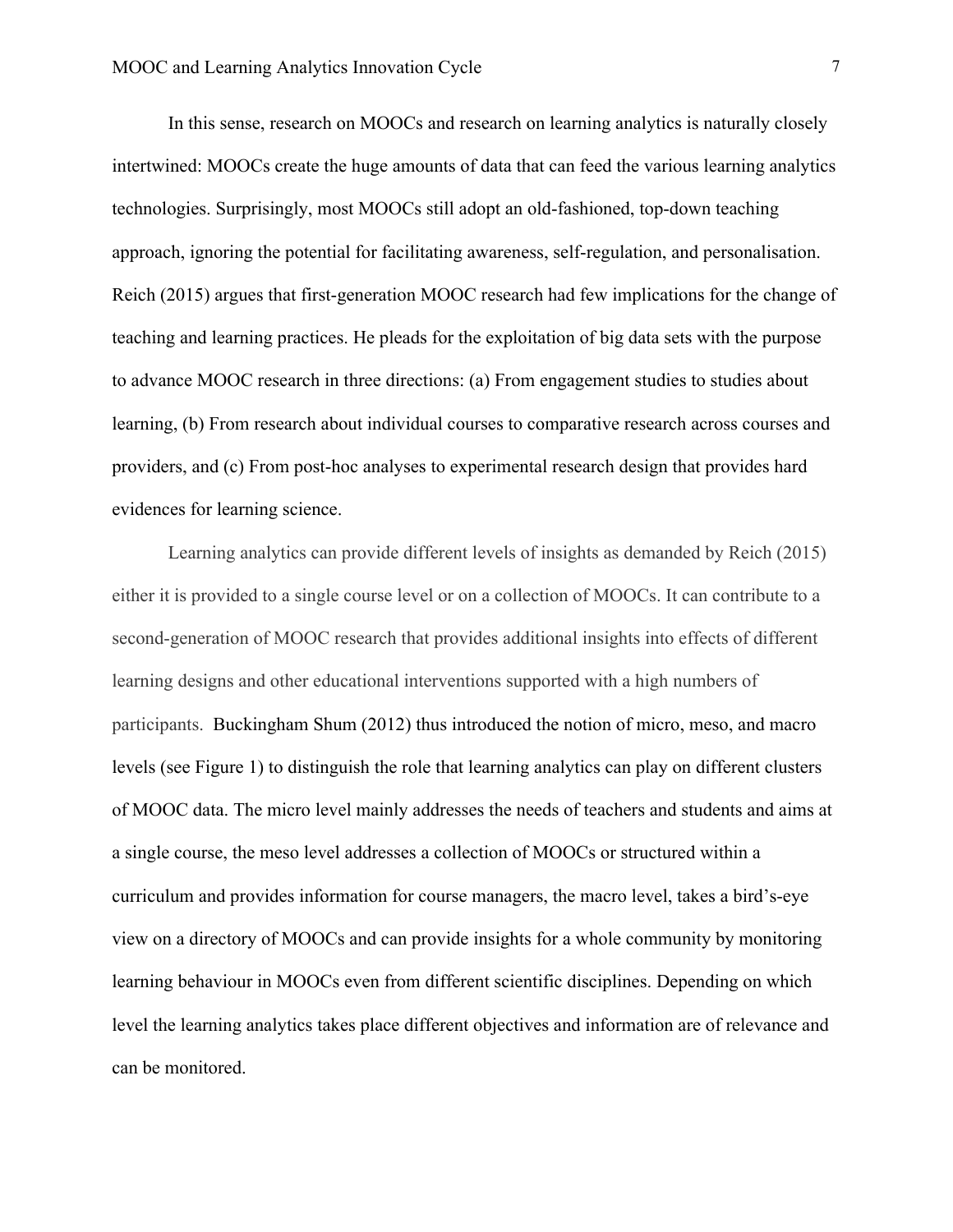

Figure 1: Different levels of learning analytics.

A comprehensive introduction to the different domains that are affected by learning analytics has been provided by Greller and Drachsler (2012). They presented the technological and educational aspects of learning analytics in six dimensions including the following perspectives (see Figure 2).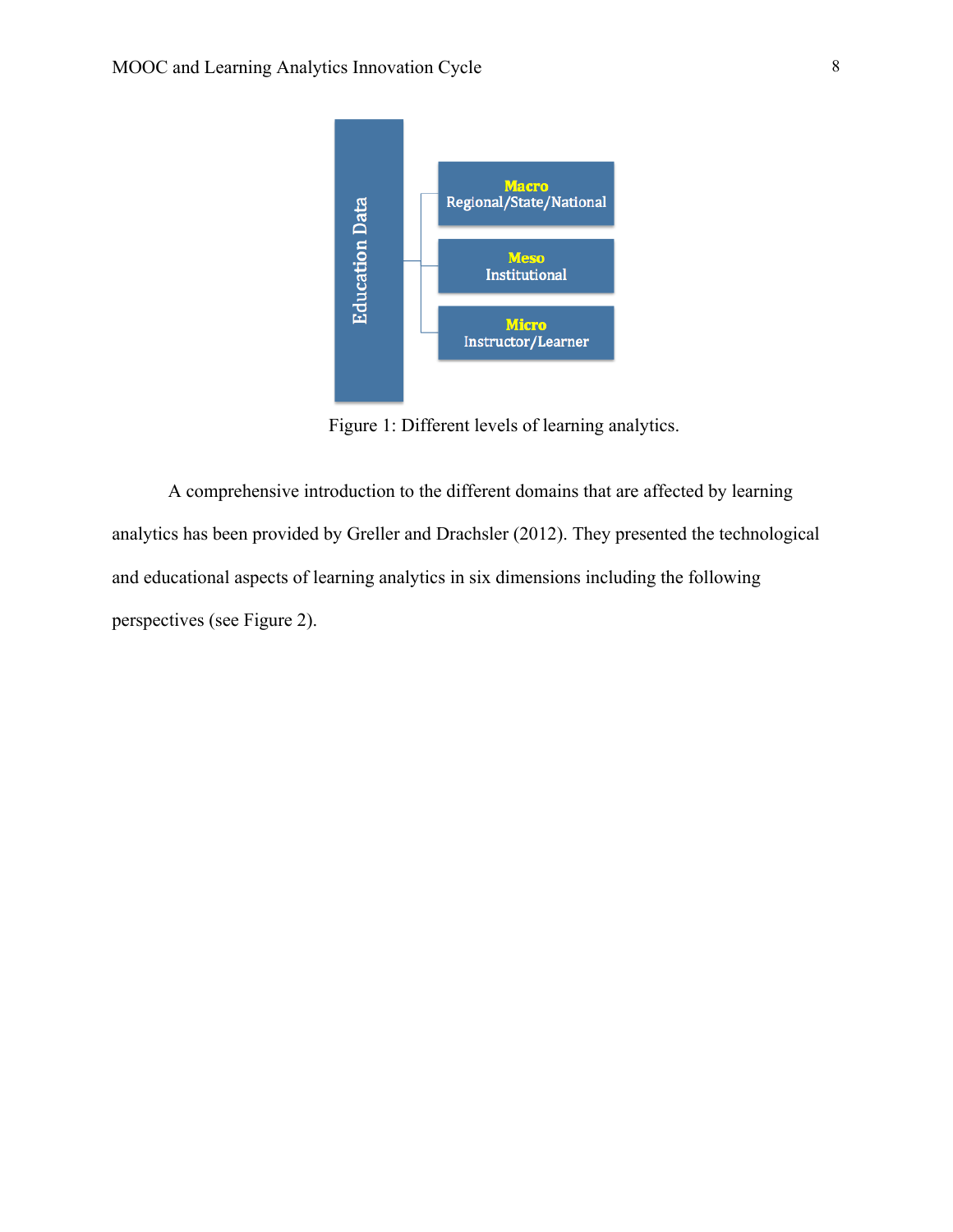

Figure 2: Learning analytics Framework by Greller and Drachsler (2012)

In the following description, we applied the six dimensions of learning analytics as defined by Greller and Drachsler (2012) especially to MOOCs.

*Stakeholders*: The contributors and beneficiaries of learning analytics.

The stakeholder dimension includes *data clients* as well as *data subjects*. Data clients are the beneficiaries of the learning analytics process who are entitled and meant to act upon the outcome (e.g., MOOC students & teachers). Conversely, the data subjects are the suppliers of data, normally through their browsing and interaction behaviour (e.g., MOOC participants). Those roles can change depending on the objective of the analytics on the meso and macro level.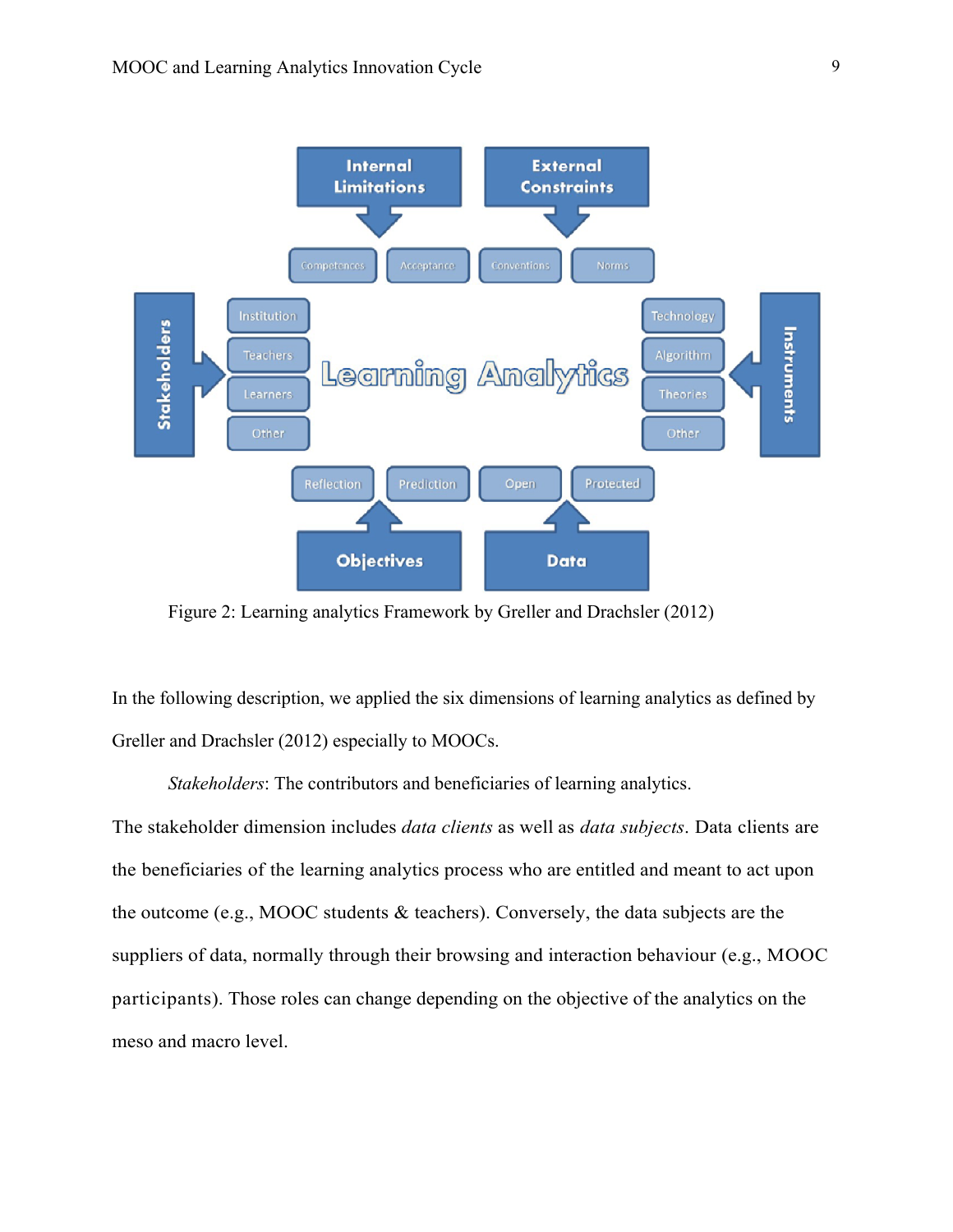*Objectives*: Set goals that learning analytics wants to achieve.

The main opportunities for learning analytics as a domain are to unveil and contextualise so far hidden information out of the educational data and prepare it for the different stakeholders. This new kind of information can support individual learning or teaching processes on the micro level. Here we mainly talk about supporting reflection and predictions as main objectives. But on the meso or macro level the objectives change and become more organisational knowledge management with the focus on benchmarking of pedagogical approaches and interventions.

*Data*: The educational datasets and the environment in which they occur.

Learning analytics uses datasets from different educational systems. Most of the data produced in institutions is protected. Nevertheless, to advance research for MOOCs on the mesoor macro level as demanded by Reich (2015), it would be supportive to have a metadata standard that allows to combine and compare the data that is collected in different scientific disciplines. Those metadata standards are emerging with the appearance of xAPI<sup>1</sup> and IMS Caliper<sup>2</sup>.

*Method*: Technologies, algorithms, and theories that support and underpin learning analytics.

Different technologies can be applied in the development of educational services and applications that support the objectives of the different educational stakeholders. Learning analytics takes advantage of so-called information retrieval technologies like educational data mining (EDM), machine learning, or classical statistical analysis techniques in combination with visualization techniques. The output of those technologies changes depending on the level they

 $<sup>1</sup>$  http://tincanapi.com/</sup>

<sup>2</sup> http://imsglobal.org/caliper/index.html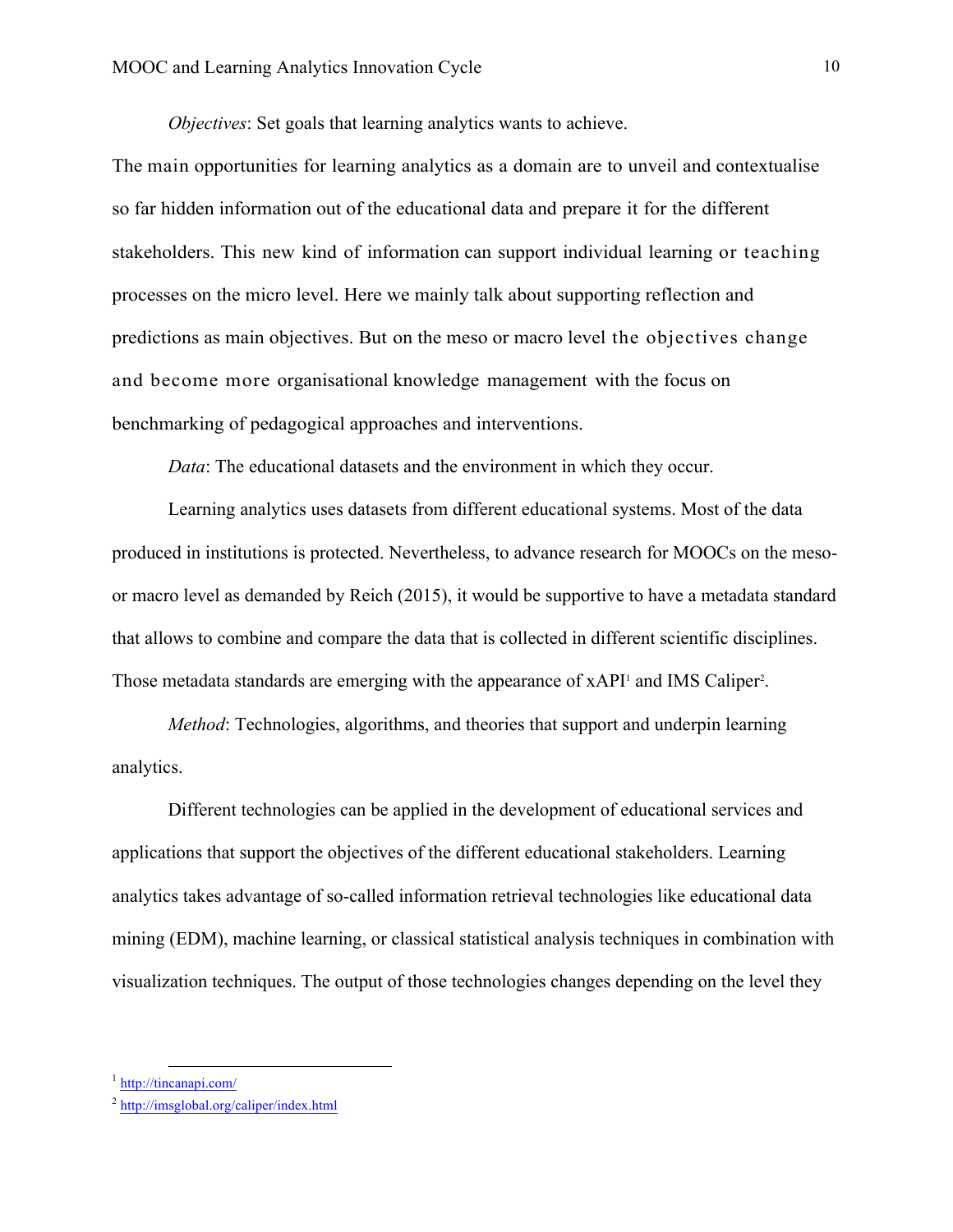are applied. In general one could think about specific technical requirements for MOOCs and ways to present this information in a general dashboard to the different stakeholders of a MOOC.

*Constraints*: Restrictions or potential limitations for anticipated benefits.

The large-scale production, collection, aggregation, and processing of information from MOOCs have led to ethical and privacy concerns regarding potential harm to individuals and society. Until now, there have been few papers published relating to ethics and privacy. But first policies and guidelines regarding privacy, legal protection rights and ethical implications are announced like the recent policy published by the Open University  $UK<sup>3</sup>$ . In a recent article, Prinsloo and Slade (2015) investigated the data usage conditions of various MOOC platforms towards ethical and privacy approaches. The authors identified that MOOC participants have very little to no control about their user data collected by the MOOC environment.

*Competences*: User requirements to exploit the benefits.

In order to make learning analytics an effective tool for MOOCs, it is important to recognise that learning analytics do not end with the presentation of algorithmically attained results. Those results need interpretation by the MOOC stakeholders, hence the exploitation of learning analytics requires some high-level competencies, such as interpretative and critical evaluation skills. Those skills are to date not a standard competence for the stakeholders.

#### **The MOOC Learning Analytics Innovation Cycle (MOLAC)**

To bring the different domains, objectives, levels of analysis and processes for learning analytics and MOOCs into a joint picture we have developed the *MOOC Learning Analytics Innovation Cycle* (MOLAC). The cycle works on three different levels. On the micro level, data from a single course is collected to foster predictions and reflection for individual learners or

3 http://www.open.ac.uk/students/charter/essential-documents/ethical-use-student-data-learning-analytics-policy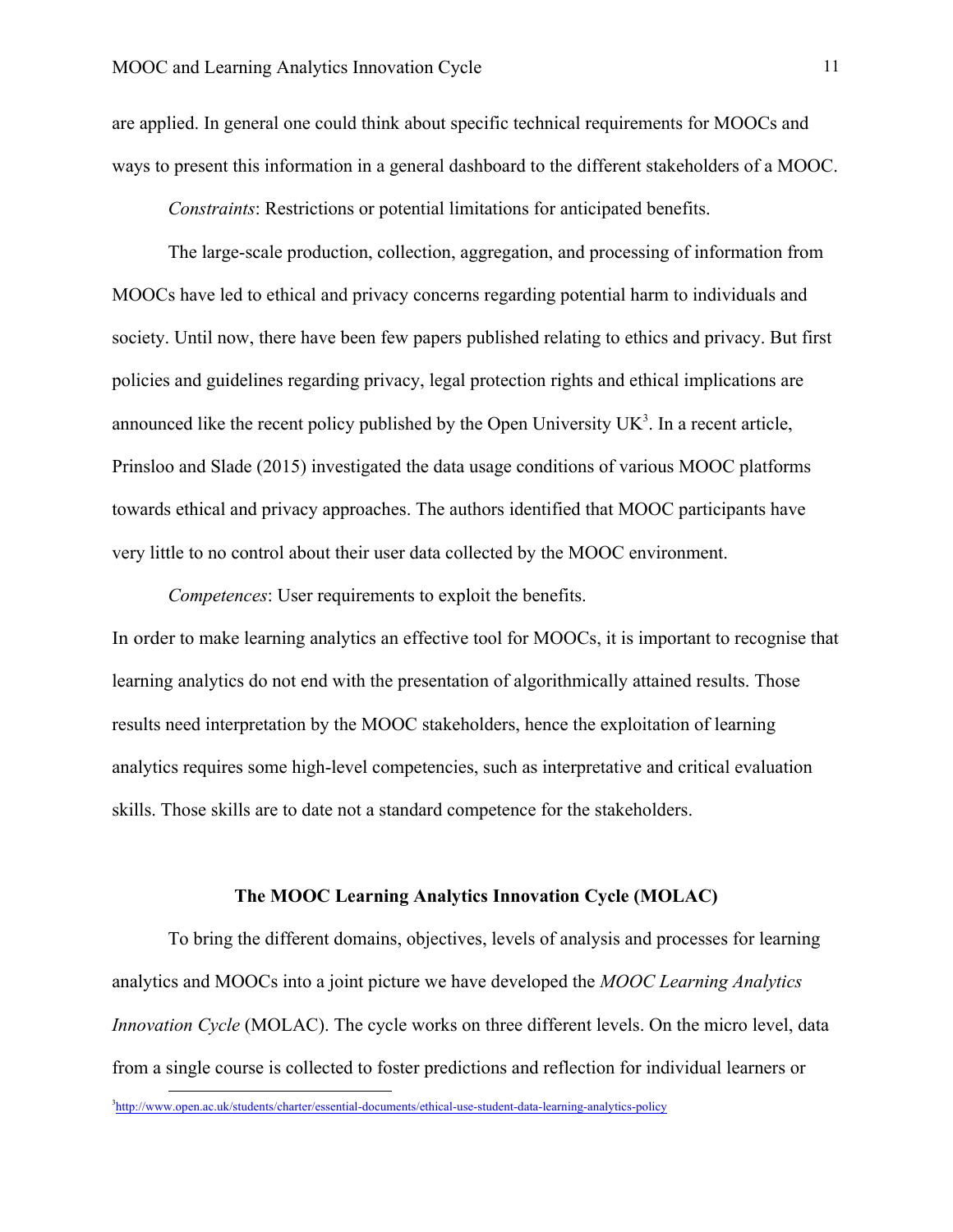teachers. On the meso level, educational institutions combine several MOOCs and enable the sharing and analysis of data beyond a single course via metadata standards. The combined data from different MOOCs can be used for classification of learners and contributes to the heavily debated notion of learner types and learning styles in a more informed and data driven approach.



Figure 3: The MOOC Learning Analytics Innovation Cycle - MOLAC.

On the macro level, the analysis is conducted across MOOC providers and curricula and data is shared between providers via a data-repository. This type of cross-institutional learning analytics targets the identification of interventions that contribute to the innovation of learning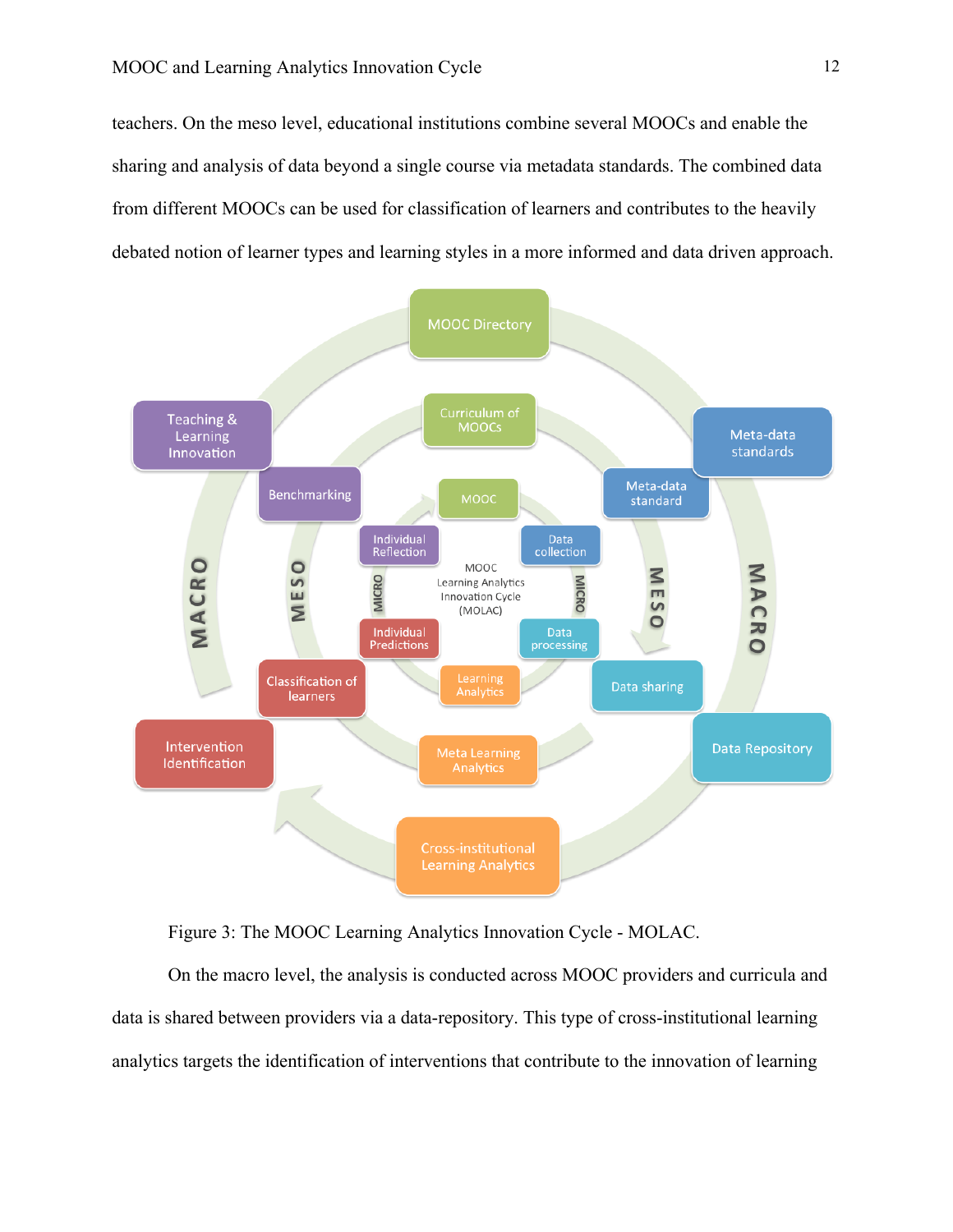and teaching for the individual institution but also for a wider group of stakeholders like the learning science community at large.

In this sense, the combination of MOOCs and learning analytics provide an innovation environment for educational institutions that allows the testing of interventions and new concepts outside of the current educational system of the institution. Most initiatives start at the micro level but ideally also recognise the potential to generalise the research interest to a higher level by conducting cross-institutional initiatives. The European MOOCKnowledge initiative is an example of cross-institutional cooperation (Kalz et al, in press) with the goal to inform institutions about strategic value of their current open education strategies and to inform (European) policy-makers with regard to socio-economic impact of open education but also barriers for institutions to make the European Higher Education system more accessible and flexible.

In the following section, we discuss the articles in this special issue in relation to the MOLAC Innovation Cycle. Almost all of the articles report on studies that were conducted on the micro level of the Cycle; however, in two of the articles there is clear potential to generalise the evidence found at the micro level to higher levels of investigation. Considering those developments, we are confident that in a rather short timeframe (2 to 3 years) a richer body of evidences will be available for the meso and macro level of the MOLAC Innovation Cycle as demanded by Reich (2015).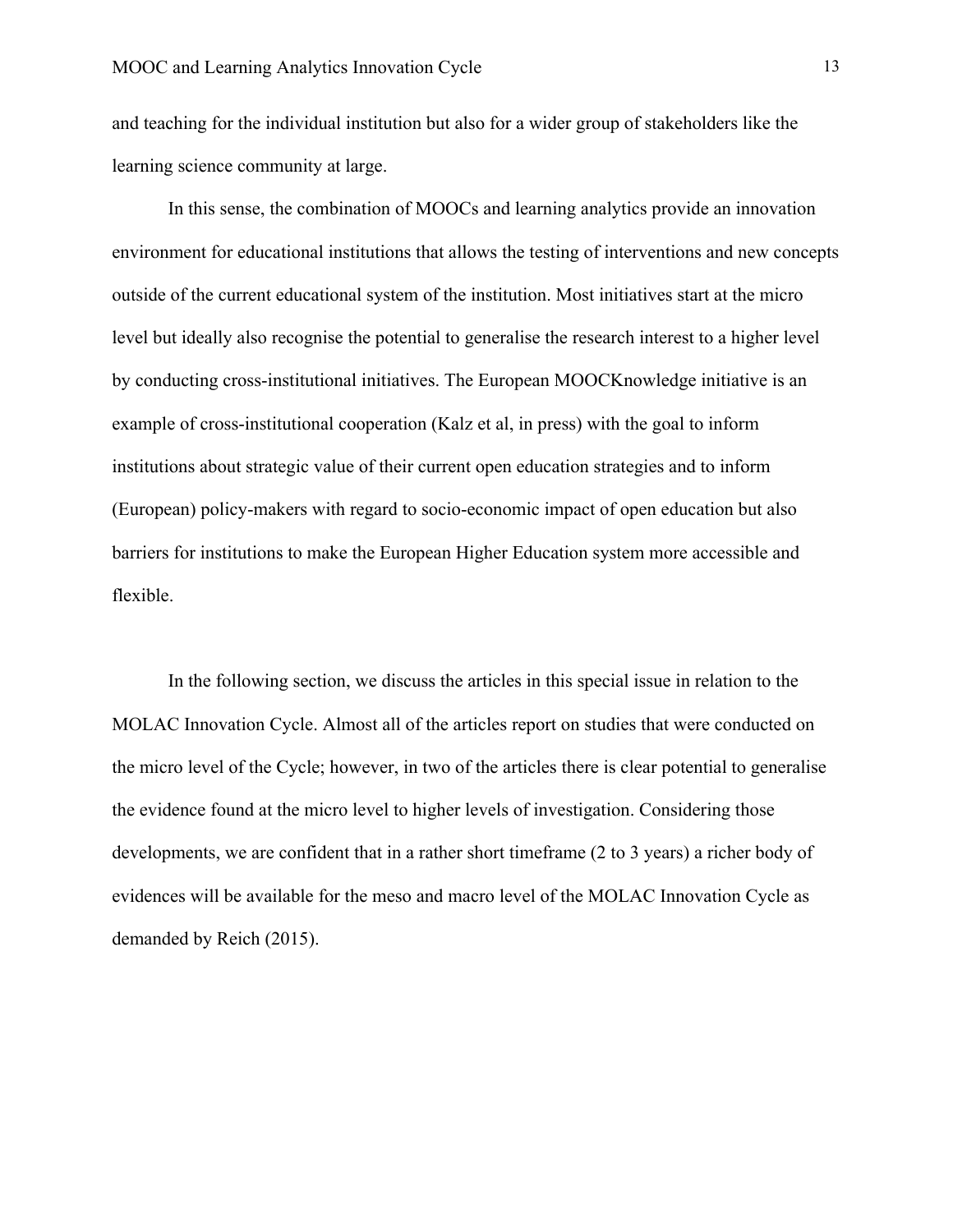The article by Alario-Hoyos, Muñoz-Merino, Pérez-Sanagustín, Delgado Kloos, and Parada G. (2015), entitled "Who are the top contributors in a MOOC? Relating participants' performance and contributions" is situated at the micro level of the MOLAC framework. Learners with the potential to act as co-facilitators within an open course are identified based on the contributions in five selected social tools. Based on an analysis of activities in these tools, the study reports a moderate positive correlation between the number of posts submitted to the five social tools and the overall performance of participants. The authors argue that top contributors can play a special role in the MOOC, for example through partially taking over tasks traditionally done by the teacher. The identification of the top contributors is thus seen as a research challenge in which the authors employ methods from social learning analytics. This research clearly deals with the teacher bandwidth problem and follows a technological approach to replace tutor capabilities with other experts in the course. Earlier research has shown that onedimensional approaches to tutor selection are problematic (Van Rosmalen et al., 2008) and that more factors need to be taken into account than activity patterns within a course. Results of the contribution show that activities in social tools are not a perfect predictor for knowledge since the top-contributors are not always the top-performers. The authors propose additional factors that need to be taken into account in future research. While the use of peers for knowledge building and support is a very interesting research direction in MOOCs to solve the teacher bandwidth problem, it is also important to keep the learner-bandwidth in mind. Therefore, peertutor selection tools should also take into account that the ideal peers should also not be overloaded through too many requests, otherwise the learning experience by these learners will be disregarded (Van Rosmalen et al., 2006). For future work, not only the potential to act as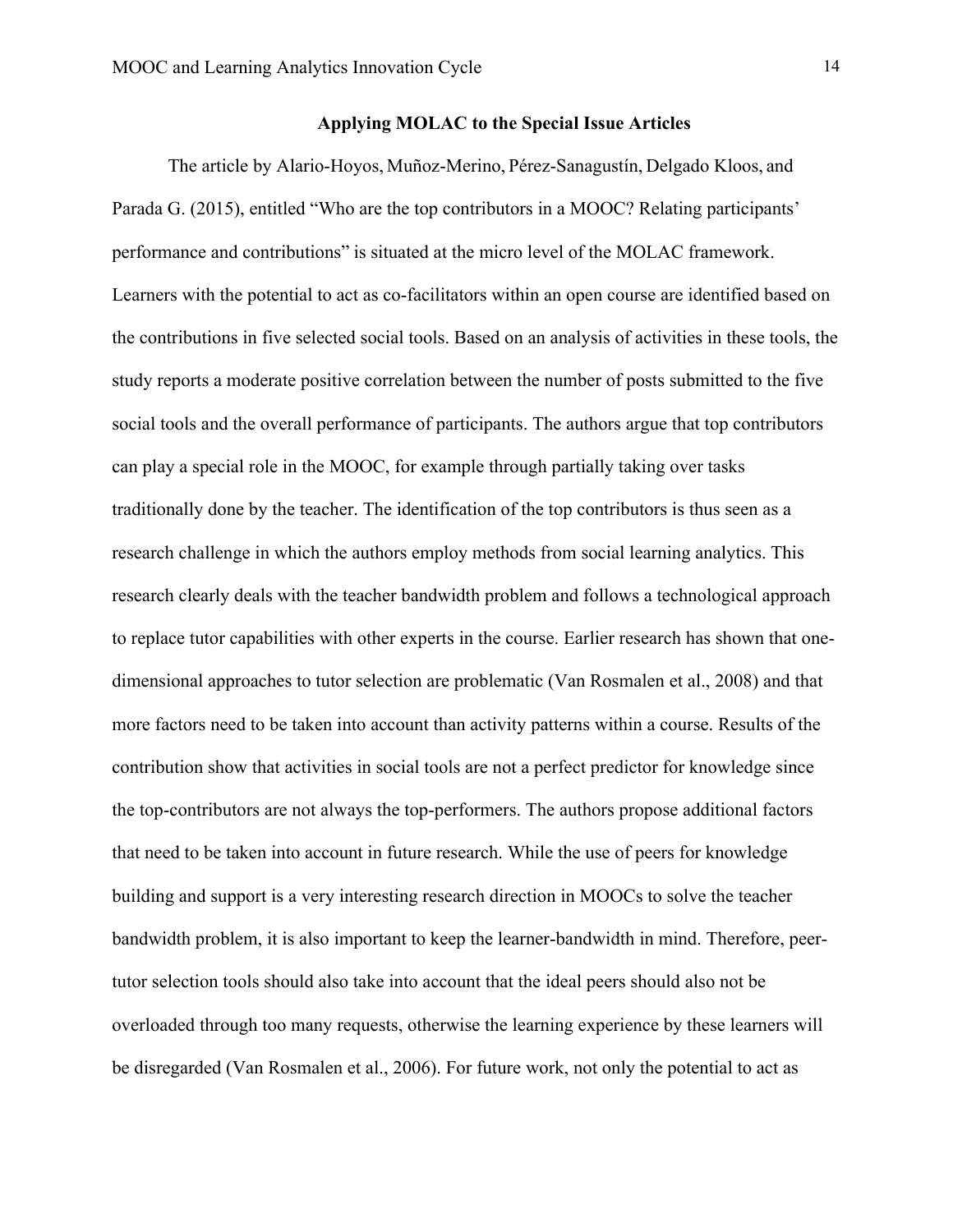peer-supporters should be taken into account but also psycho-social dispositions including their motivation, willingness and intentions and their actual behaviour. To scale the approach up, data needs to be collected across MOOCS, ideally with a diverse audience to allow cross-comparison.

The study conducted by De Barba, Kennedy, and Ainley (2015) and described in their article "The role of students' motivation and participation in predicting performance in a MOOC" was also carried out at the micro level of the MOLAC framework. The research specifically focuses on intrinsic motivation and the influence of the factors individual interest, mastery-approach goals, and utility value beliefs. The goal of the study was to predict achievement by motivation and persistence in a MOOC. The authors introduce a research model for the study with three components: (a) motivation, (b) participation, and (c) performance. The authors make a distinction between initial motivation and maintained motivation and use levels of participation from video hits and quiz attempts as indicators. The study confirms that motivation has a direct and indirect influence on performance and it states that the number of quiz attempts is the strongest predictor for performance. Here it is very likely that test taking is not only a predictor for performance but that repeated testing has also a positive impact on knowledge gain for learners. In future research, this "testing effect" (Van Gog & Kester, 2012; Dirkx, Kester & Kirschner, 2014) should be analysed more thoroughly in the context of MOOCs. To scale up this research, a larger and more diverse sample is needed to permit the drawing of valid conclusions that go beyond the unit of a single MOOC. In addition, the complexity of motivation poses a challenge to identify the fine-grained differences that can influence participants to enrol in a MOOC and to also be persistent. The model proposed by the authors does not take into account individual factors (e.g., socio-economic status, skills), environmental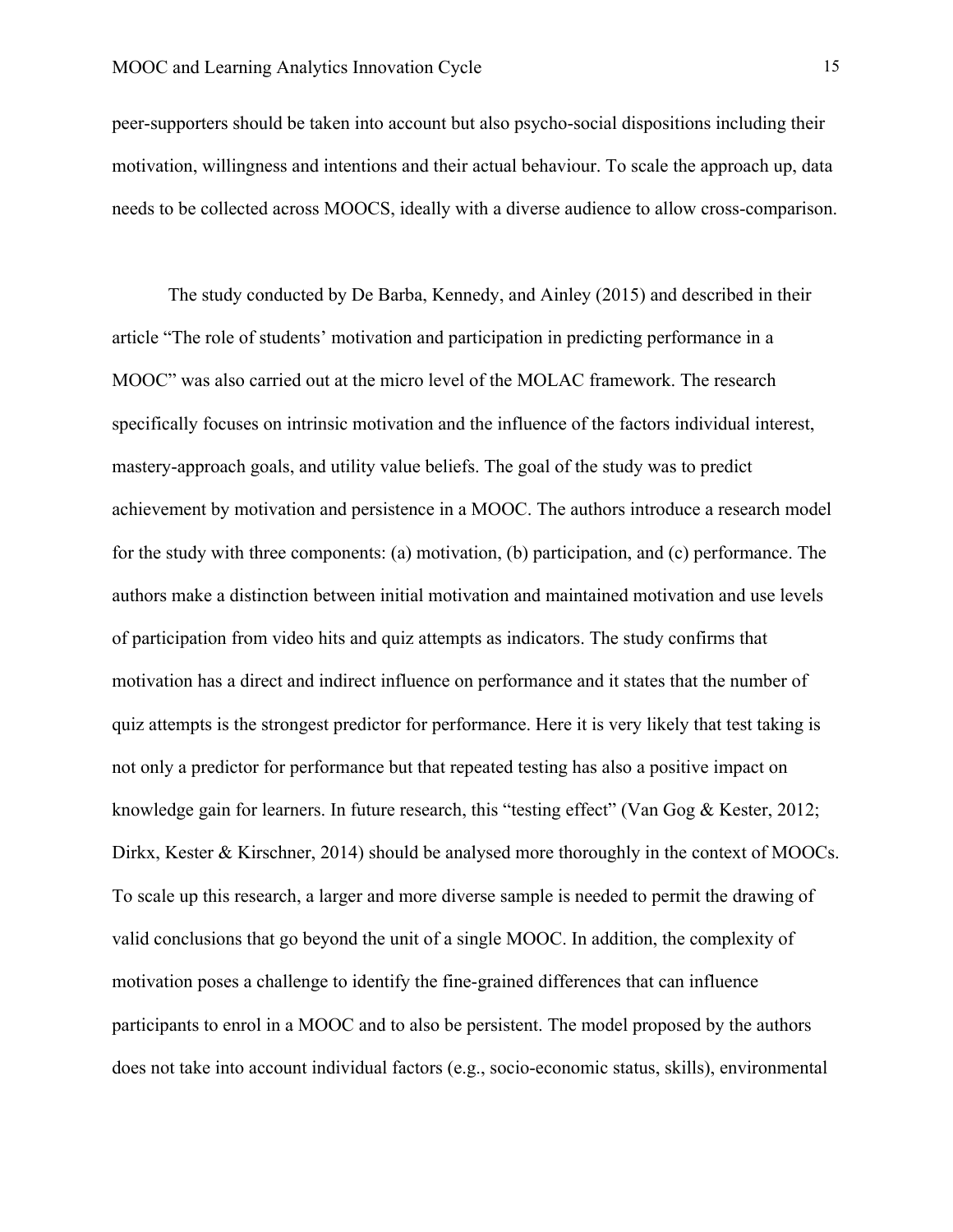factors (e.g., support by family or job context) and also no other types of motivation (e.g., extrinsic motivation). While it is understandable that the complexity of the research model is initially limited, in the future these other factors need to be taken into account. The authors could follow-up on their study by taking into account the application of the theory of reasoned action (Ajzen, 2011) in combination with the locus of causality (Ryan & Connell, 1989) to systematically analyse participant behaviour and goal achievement in a cross-provider data collection.

The exploratory study by Goggins, Galyen, and Laffey (2015), the authors of "Connecting performance to social structure and pedagogy as a pathway to scaling learning analytics in MOOCs: An exploratory study," *uses a data set that* is selected out of a data pool from many years that can be allocated to the meso level*.* The explorative study is based on a single course from the datasets, which brings the study back to the micro level. The study focuses on the design and evaluation of teaching analytics that relate social learning structure with performance measures in a massive open online course (MOOC) environment. The authors apply a post-hoc analysis of online learning trace data and qualitative performance measures for their study with three main outcomes: (a) Evaluates a novel, multi-dimensional performance construct, (b) Describes differences in small group dynamics and structure, and (c) Draws a connection between learning performance and group structure. Performance is operationalised using a combination of knowledge construction measurement from discussion boards, analysis of student work products and several indicators of small group identities. Interviews and observational data are used to develop an approach for deriving and validating a model of the social structure of students in the course using traces of interaction data. Implications for MOOC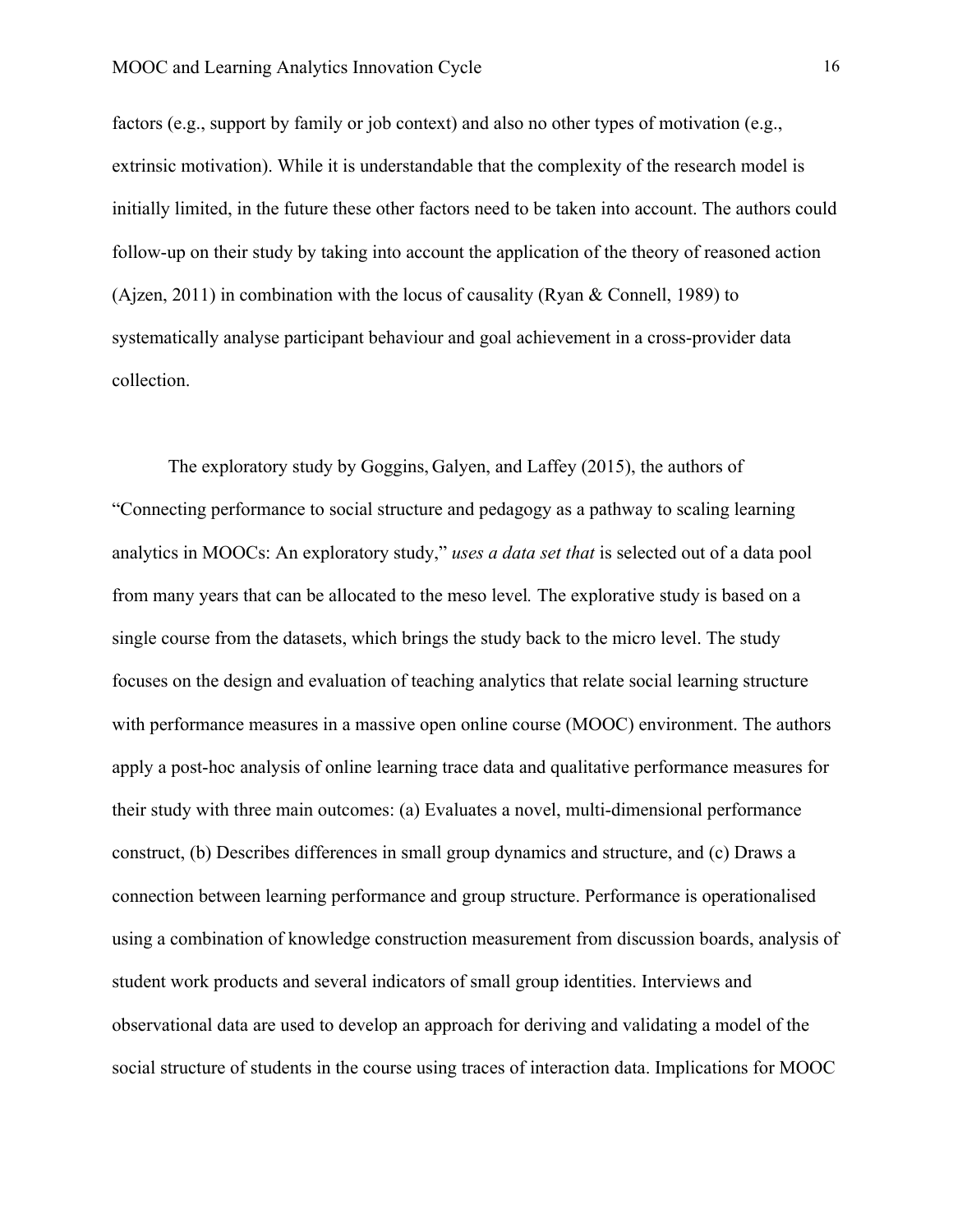# MOOC and Learning Analytics Innovation Cycle 17

design, scaling MOOC analytics and a vision for developing social sensors in MOOC environments are presented that could contribute to the general technical requirements for a MOOC dashboard as mentioned in the learning analytics framework (Greller & Drachsler 2012).

The article by Pursel, Zhang, Jablokow, Choi, and Velogel (2015), "Understanding MOOC Students: Motivations and Behaviors Indicative of MOOC Completion," also addresses the micro level of MOOC research but has high potential to be applied also on the meso level. The authors contribute to the previously mentioned ill-defined dropout definition (Kalz et al., in press). The authors examined MOOC student demographic data, intended behaviours, and course interactions to better understand variables that are indicative of MOOC completion. The results of this study provide early insights into several variables, such as prior degree attainment and course interaction data that show some relationship to MOOC completion. Those variables contribute to better defining and predicting the chances for dropout. MOOC design teams can attempt to predict student completion, and devise methods to keep students engaged in the MOOC. The authors provided interesting results to better define the MOOC completion problem. The results can be further extended and brought to the meso level of MOLAC by investigating the same variables in other MOOCs. It is a promising approach to advance the body of knowledge about learner behaviour and MOOC completion rates in specific.

The article by Baker, Clarke-Midura, and Ocumpaugh (2015), "Towards general models of effective science inquiry in virtual performance assessments" is not a MOOC study in the former sense, but nevertheless it provides an interesting example how insights can be learned at the micro level and applied to the meso level later on. In the study the authors developed a model that assesses student inquiry in a virtual environment where students talk to other avatars,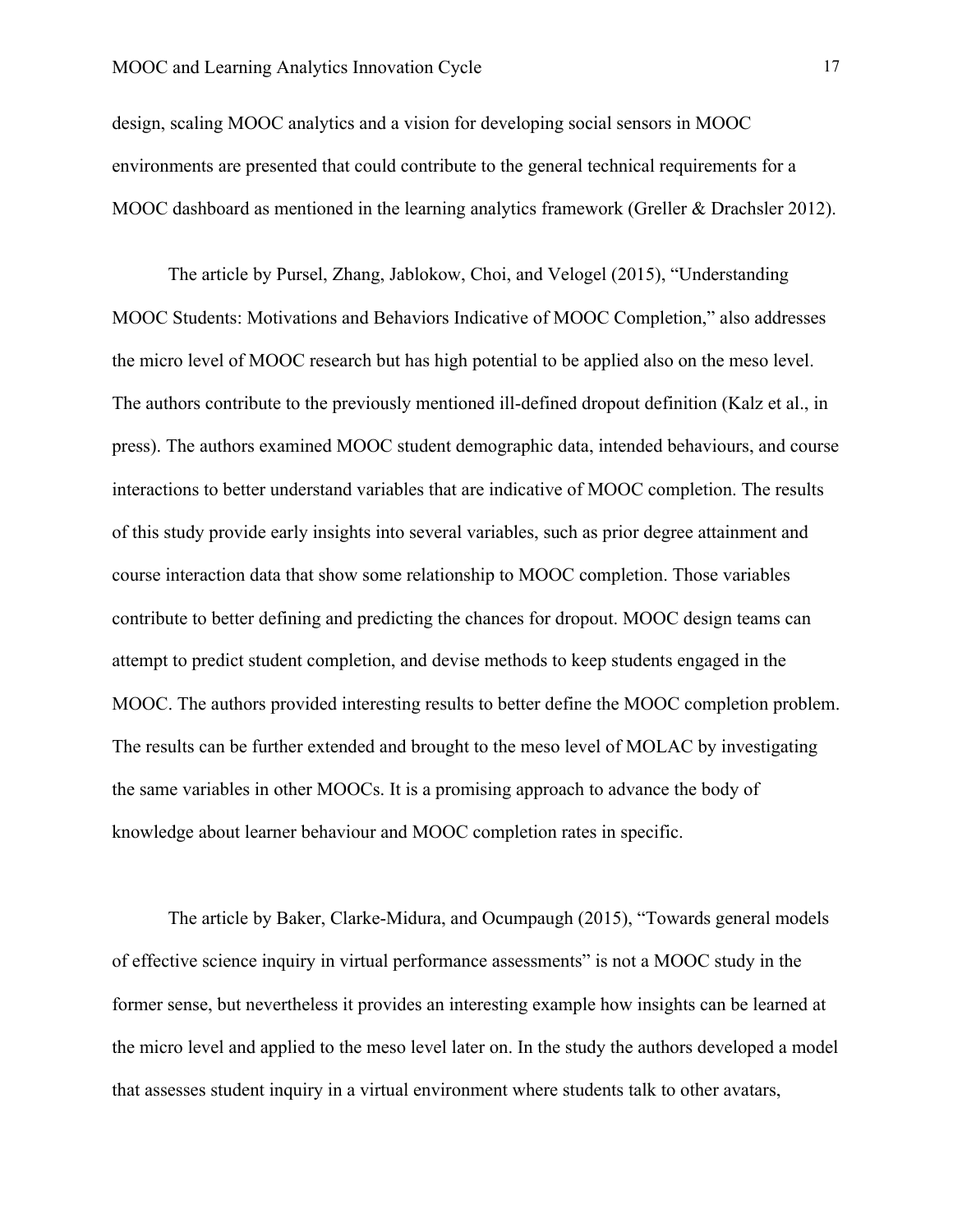collecting samples, and conducting scientific tests with those samples in the virtual laboratory. They analysed log file data from nearly 2000 middle-school students using the Virtual Performance Assessment (VPA) tool to develop models of student interaction within VPA that predict whether a student will successfully conduct scientific inquiry. The authors identify behaviours that lead to distinguishing *causal* from *non-causal* factors to identify a correct final conclusion. The authors demonstrate then that those models can be adapted with minimal effort and applied to new VPA scenarios. The authors are positive about generalising their findings and use the models as a tool to better understand scientific inquiry competences and how to assesses those also in other courses.

The article by Rayyan et al. (2015), "A MOOC based on blended pedagogy" is the only article in the special issue that can be said to pertain to the meso level of the MOLAC cycle. It describes three versions of a MOOC on Introductory Physics that have been given to different target groups at Massachusetts Institute of Technology (MIT). The same MOOC was offered to a general audience, specific MOOC targeting teachers, and a large-scale MOOC on the edX.org platform. This approach allowed the authors to compare and contrast the same MOOC as given to three different target groups. Their results are therefore a suitable example how research can be conducted on the meso level of the MOLAC Innovation Cycle. The authors provided evidence of the effect of certain course designs on student behaviour and showed how modifications like reducing the class size and posting materials well in advance resulted in higher retention. The study therefore also contributes to addressing the dropout problem. By applying Item Response Theory to common homework problems, Rayann et al. were able to show that the MOOC participants had significantly higher ability than students in a traditional MIT course and that they maintained this advantage over the duration of the MOOC.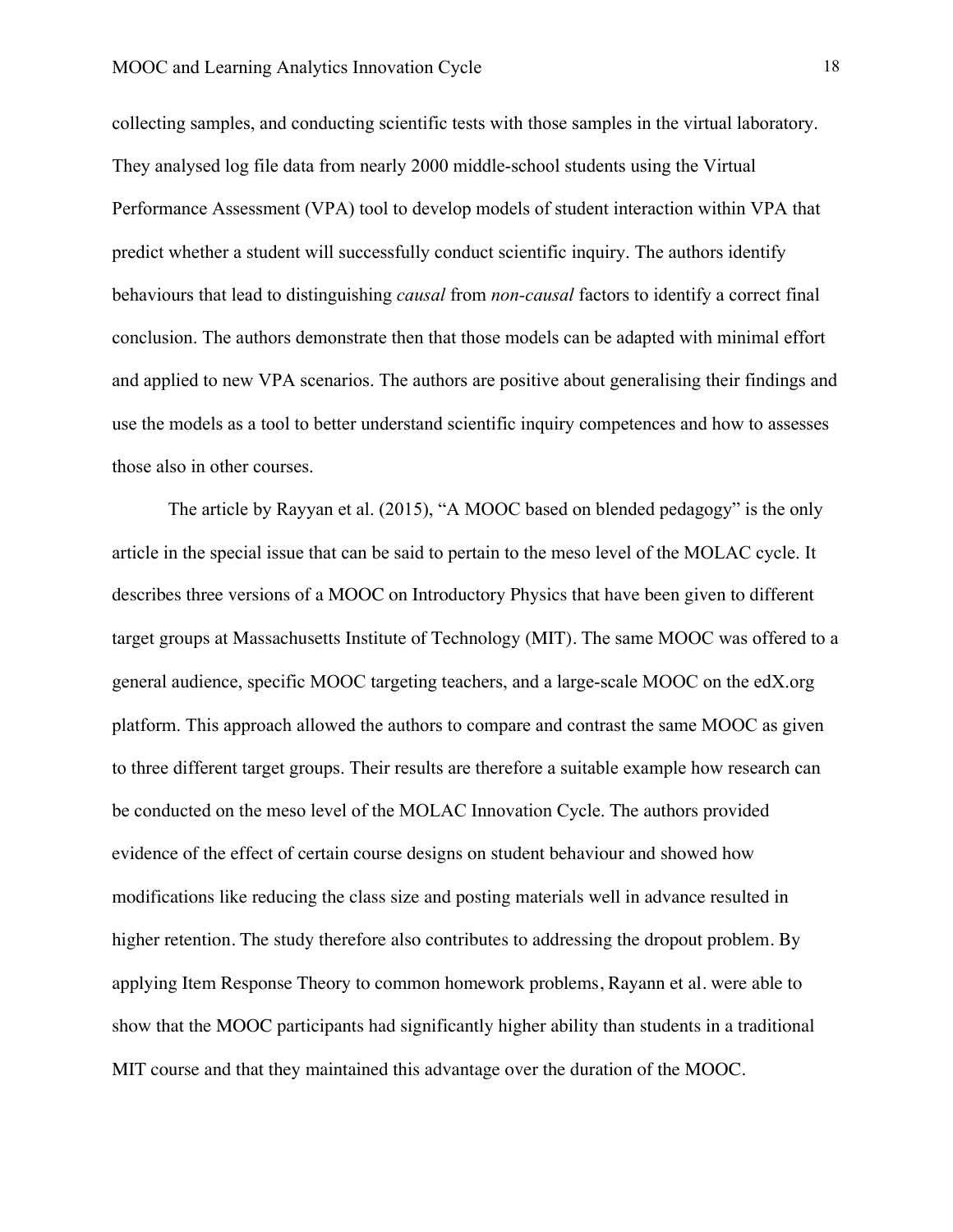## **Conclusion**

We believe that these high quality articles are promising approaches towards more advanced and data-driven research in MOOCs as demanded by Reich (2015). We hope that the MOLAC Innovation Cycle provides an inspiring vision to advance the body of knowledge about learning facilitated with data from MOOCs. In order to apply MOLAC in its full potential a number of aspects need to be established to enable meta-analysis of MOOC data . In the remaining part of the article we want to set out this future research agenda consisting of:

a.) A standardised way of describing the educational design of a MOOC One could also expect that there are always clear learning objectives formulated, but a recent study by Margaryan, Bianco, and Littlejohn (2015) has shown that this is not always the case. The traditional categories like xMOOC and cMOOC are less supportive in order to collect evidences and data for specific educational designs. Without a clear approach of describing the educational design applied to a MOOC, a meta-analysis and impact evaluation of different instructional approaches is hardly possible due to the course diversity. By cross comparing data from MOOCs with the same educational design approach, we expect to gain more evidence about effective educational designs and potential.

b.) Data sharing facilities

In order to develop towards shareable data sets for specific instructional designs metadata standards such as IMS Caliper or xAPI need to be applied to store the online behavior data of a MOOC. In a second step, the community of MOOC researcher is in need of a data platform to make those data sets available online. Such data sharing platforms have been established already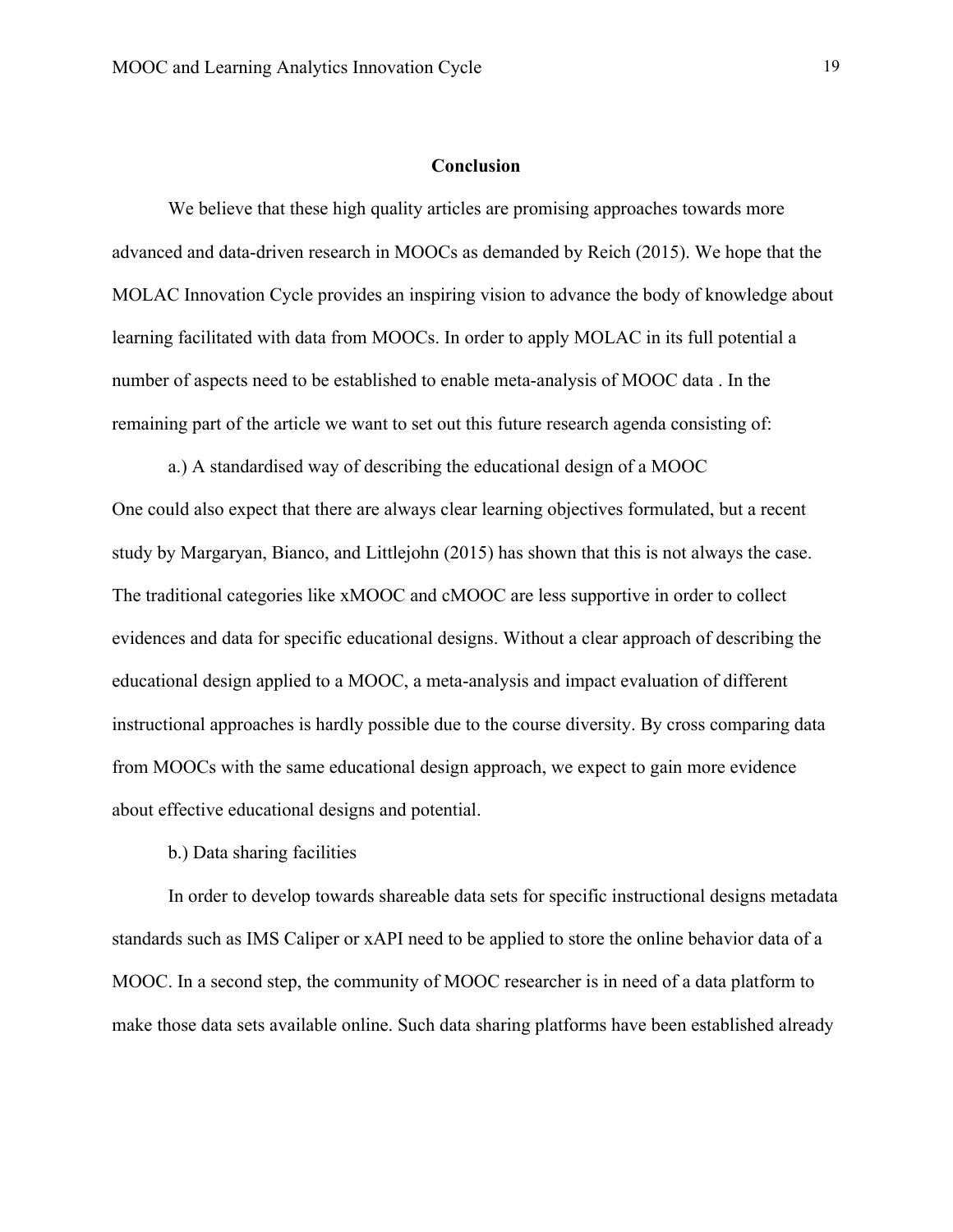in other educational contexts as successfully shown by the LinkedUp (d'Acquin et al., 2014) and DataShop project (Stamper & Koedinger, 2011).

c.) Policy making and ethical guidelines.

Data sharing also raises issues like data anonymisation, data ownership and the need to have ethical and privacy guidelines in place that allow to use the data of the MOOC participants to conduct further research with it. The MOOC providers therefore need to adjust their terms-ofcontent descriptions (Prinsloo, Slade, 2015) that allow the further use of the data for research purposes or enable the students to opt-out out of a data sample after the MOOC has been completed.

d.) Standardised evaluation approaches

Finally we have to work towards an standardised evaluation framework that supports the MOOC researcher to compare the effects of the different MOOCs in a standardised and comparable way. Promising work has been done by Drachsler et al., (2014) who have develop a first evaluation framework for educational tools that have been submitted to various data competitions (Drachsler et al., 2014). The identified variables and indicators of the evaluation framework can be a first promising step towards a standardised approach for the evaluation of MOOCs in the future.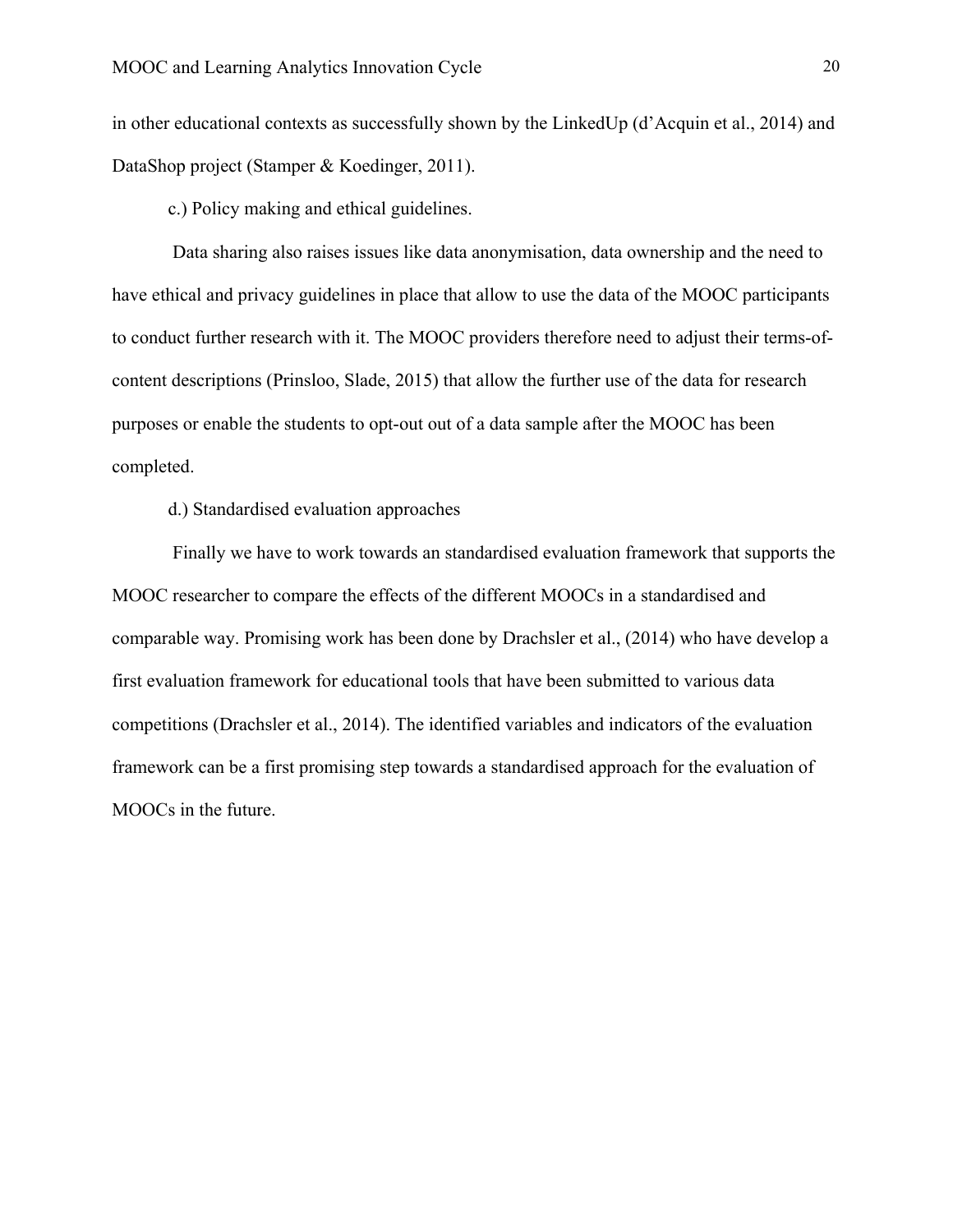# **References**

- Ajzen, I. (2011). The theory of planned behaviour: reactions and reflections. *Psychology & Health*, *26*, 1113-1127.
- Alario-Hoyos, C., Muñoz-Merino, P. J., Pérez-Sanagustín, M., Delgado Kloos, C., & Parada G., H. A. (2015). Who are the top contributors in a MOOC? Relating participants' performance and contributions. *Journal of Computer Assisted Learning, 31*.
- Anderson, C. (2004). The Long Tail. [Electronic Version]. Wired Magazine. Retrieved 25.05.09 from http://www.wired.com/wired/archive/12.10/tail.html
- Baker, Clarke-Midura, and Ocumpaugh (2015). Who are the top contributors in a MOOC? Relating participants' performance and contributions. *Journal of Computer Assisted Learning, 31*.
- Brusilovsky, P. (2007). The Adaptive Web (Lecture Notes in Computer Science ed. Vol. 4321). Berlin Heidelberg: Springer
- Buckingham Shum, S. (2012, November). *Learning analytics* (UNESCO IITE policy brief). Retrieved from UNESCO Institute for Information Technologies in Education website: http://iite.unesco.org/pics/publications/en/files/3214711.pdf
- Clow, D. (2013). MOOCs and the funnel of participation. In D. Suthers, K. Verbert, E. Duval, & X. Ochoa (Eds.), *Proceedings of the Third International Conference on Learning Analytics and Knowledge (LAK*'*13)* (pp. 185–189). New York, NY: Association for Computing Machinery.
- d'Aquin, M., Dietze, S., Herder, E., Drachsler, H., & Taibi, D. (2014). Using Linked Data in Learning Analytics. eLearning Papers, 36. Online available at: http://www.openeducationeuropa.eu/en/download/file/fid/33993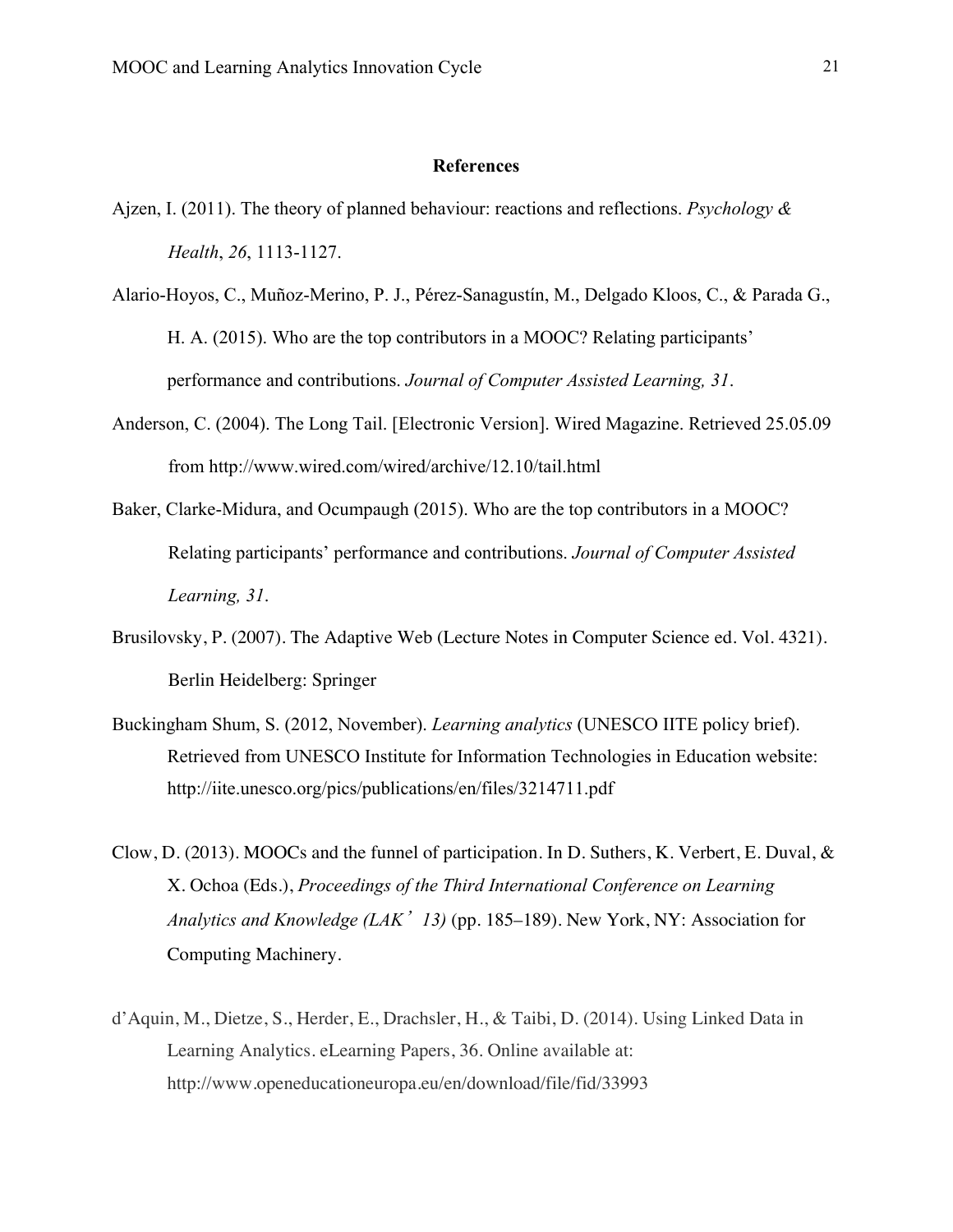- De Barba, P. G., Kennedy, G. E., & Ainley, M. D. (2015). The role of students' motivation and participation in predicting performance in a MOOC. *Journal of Computer Assisted Learning, 31*.
- Dirkx, K., Kester, L. & Kirschner, P. (2014). The testing effect for learning principles and procedures from texts. The Journal of Educational Research. Vol. 107, Iss. 5, 2014.
- Drachsler, H., Hummel, H. G. K., & Koper, R. (2009). Identifying the goal, user model and conditions of recommender systems for formal and informal learning. *Journal of Digital Information, 10*(2). Retrieved from https://journals.tdl.org/jodi
- Drachsler, H., Stoyanov, S., d'Aquin, M., Herder, E., Guy, M., & Dietze, S. (2014, 16-19 September). An Evaluation Framework for Data Competitions in TEL. In C. Rensing, S. de Freitas, T. Ley, & P. J. Munoz-Merino (Eds.), Proceedings of the 8th European Conference on Technology Enhanced Learning, LNCS: Vol. 8719 (pp. 70-83). Graz, Austria.
- Eurostat. (2012). Lifelong learning statistics. Retrieved from http://ec.europa.eu/eurostat/statistics-explained/index.php/Lifelong\_learning\_statistics
- Friedman, T. L. (2013, January 26). Revolution hits the universities. *The New York Times*, p. SR1.
- Goggins, S. P., Galyen, K. D., & Laffey, J. M. (2015). Connecting performance to social structure and pedagogy as a pathway to scaling learning analytics in MOOCs: An exploratory study. *Journal of Computer Assisted Learning, 31*.
- Greller, W., & Drachsler, H. (2012). Translating learning into numbers: A generic framework for learning analytics. *Educational Technology & Society, 15*(3), 42–57.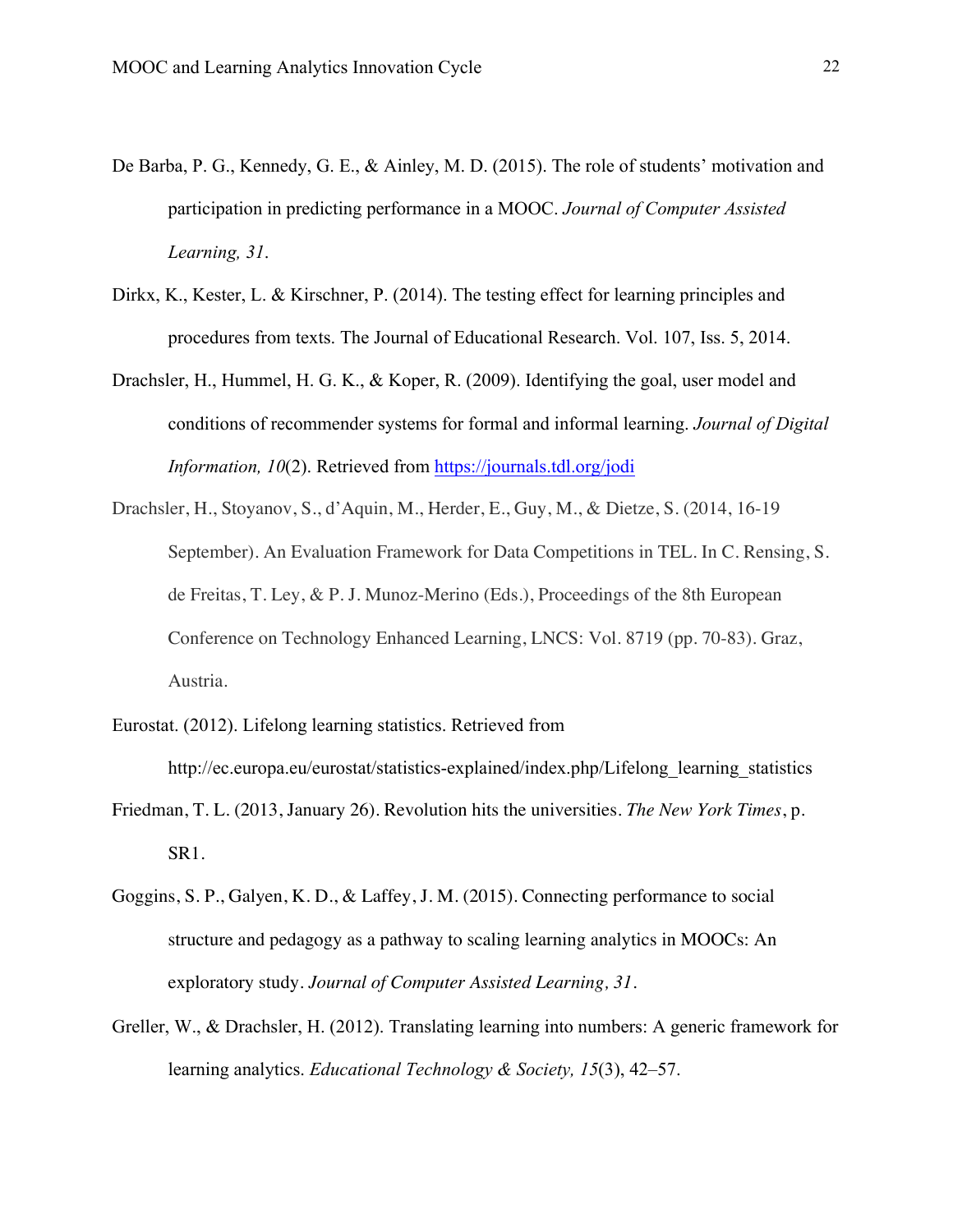- Kalz, M., Kreijns, K., Walhout, J., Castaño-Munoz, J., Espasa, A., & Tovar, E. (in press). Establishing a European cross-provider data collection about open online courses. *The International Review of Research in Open and Distributed Learning*.
- Kalz, M. (2015). Lifelong learning and its support with new technologies. In J. D. Wright (Ed.), *International Encyclopedia of the Social & Behavioral Sciences*: Vol. 14 (2nd ed., pp. 93–99). Oxford, UK: Elsevier.
- Kalz, M., & Specht, M. (2013). *If MOOCs are the answer, did we ask the right questions? Implications for the design of large-scale online courses* (Working paper 2013/25). Maastricht, Netherlands: Maastricht School of Management.
- Kalz, M., Van Bruggen, J., Rusman, E., Giesbers, B., & Koper, R. (2007). Positioning of learners in learning networks with content, metadata and ontologies. *Interactive Learning Environments, 15*, 191–200.
- Koper, R., & Tattersall, C. (2004). New directions for lifelong learning using network technologies. *British Journal of Educational Technology, 35*, 689–700.
- Liyanagunawardena, T., Adams, A. A., & Williams, S. A. (2013). MOOCs: A systematic study of the published literature 2008–2012. *The International Review of Research in Open and Distance Learning*, *14*(3), 202–227.
- Manouselis, N., Drachsler, H., Verbert, K., & Duval, E. (Eds.) (2012). Recommender Systems for Learning. Berlin, Springer, 2012, 90 p.
- Margaryan, A., Bianco, M., & Littlejohn, A. (2015). Instructional quality of Massive Open Online Courses (MOOCs). *Computers & Education, 80*, 77–83.
- Prinsloo, P., & Slade, S. (2015). Student privacy self-management: implications for learning analytics. In J. Baron & G. Lynch (Eds.), *Proceedings of the Fifth International*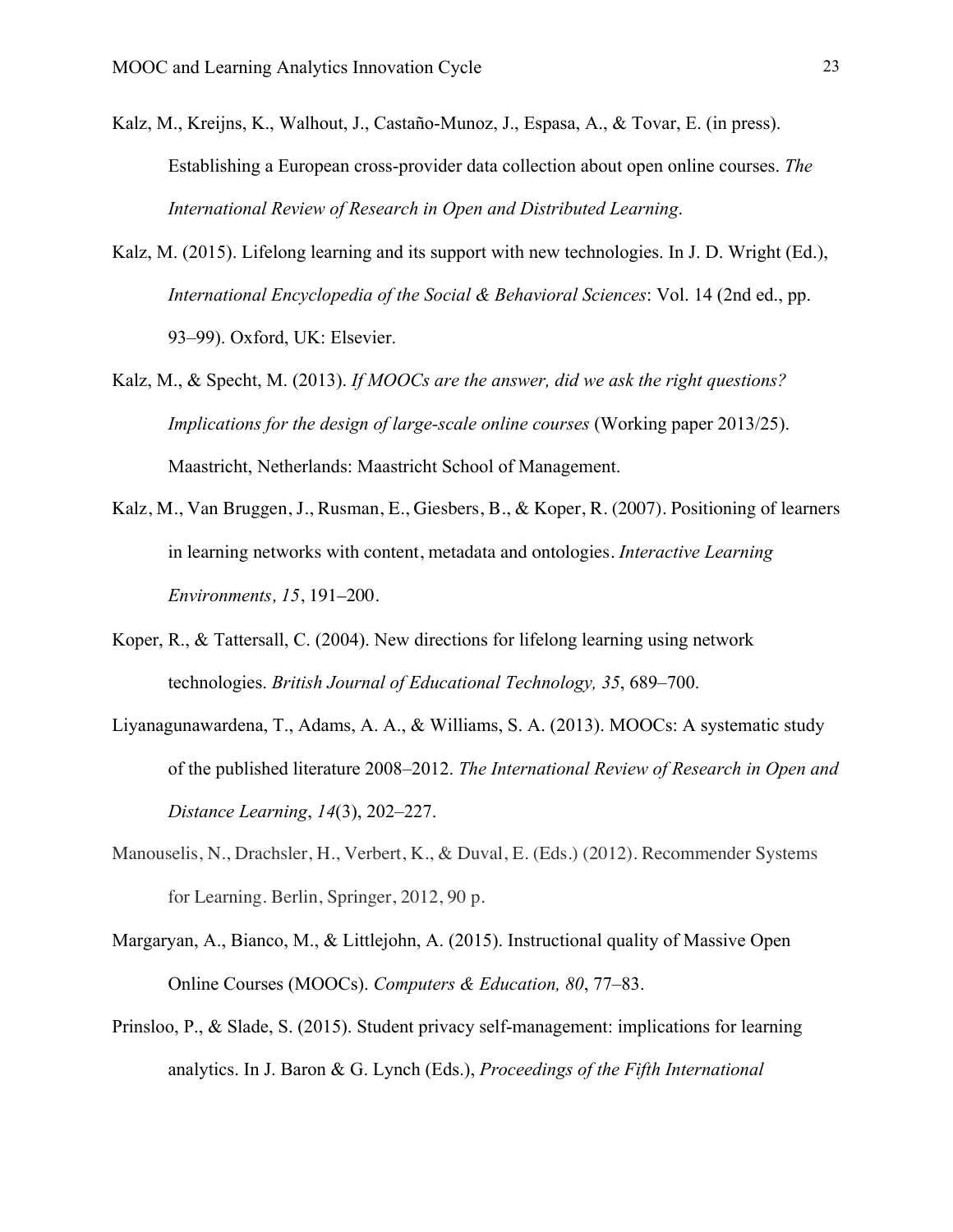*Conference on Learning Analytics and Knowledge (LAK'15*) (pp. 83–92), New York, NY: Association for Computing Machinery.

- Pursel, B. K., Zhang, L., Jablokow, K. W., Choi, G. W., & Velegol, D. (2015). Understanding MOOC students: Motivations and behaviors indicative of MOOC completion. *Journal of Computer Assisted Learning, 31*.
- Rayyan, S., Fredericks, C., Colvin, K., Liu, A., Teodorescu, R., Barrantes, A., ... Pritchard, D. E. (2015). A MOOC based on blended pedagogy. *Journal of Computer Assisted Learning, 31*.
- Reich, J. (2014, December 8). MOOC completion and retention in the context of student intent. *EDUCAUSE Review*. Retrieved from http://er.educause.edu/articles/2014/12/mooccompletion-and-retention-in-the-context-of-student-intent

Reich, J. (2015). Rebooting MOOC research. *Science, 347*(6217), 34–35.

- Ryan, R. M., & Connell, J. P. (1989). Perceived locus of causality and internalization: Examining reasons for acting in two domains. *Journal of Personality and Social Psychology, 57*, 749–761.
- Stamper, J. C., & Koedinger, K. R. (2011, January). Human-machine student model discovery and improvement using DataShop. In *Artificial Intelligence in Education* (pp. 353-360). Springer Berlin Heidelberg.
- Sunar, A. S., Abdullah, N. A., White, S., & Davis, H. C. (2015). Personalisation of MOOCs—the state of the art. In M. Helfert, M. T. Restivo, S. Zvacek, & J. Uhomoibhi (Eds.), *Proceedings of the Seventh International Conference on Computer Supported Education (CSEDU 2015)* (pp. 88–97). Setúbal, Portugal: Science and Technology Publications.